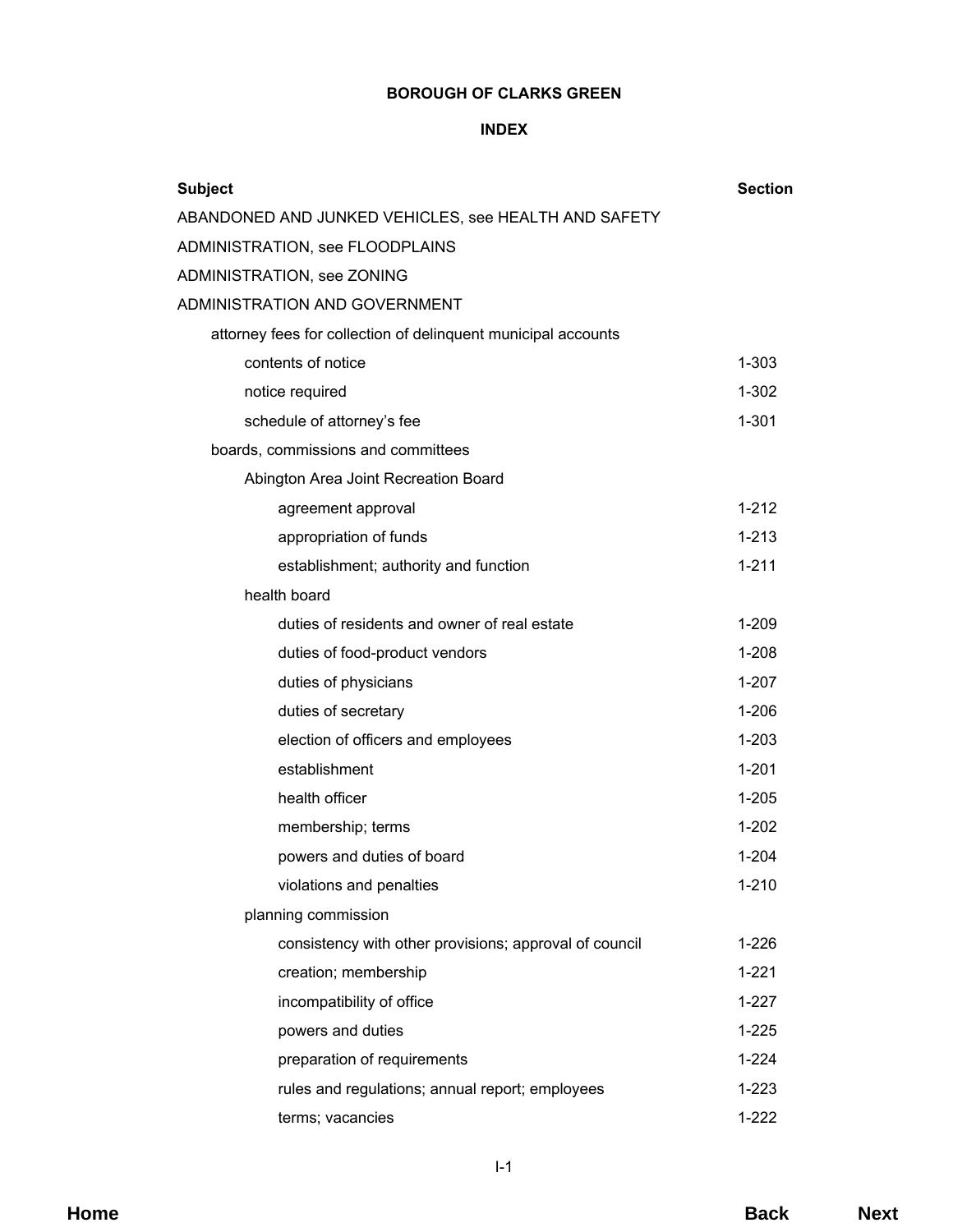| <b>Subject</b>                                                       | <b>Section</b> |
|----------------------------------------------------------------------|----------------|
| elected and appointed officers and officials                         |                |
| auditor                                                              |                |
| creation                                                             | $1 - 121$      |
| powers and duties                                                    | $1 - 123$      |
| qualification                                                        | $1 - 122$      |
| Borough Manager                                                      |                |
| appointment; suspension; removal                                     | $1 - 112$      |
| compensation                                                         | $1 - 114$      |
| creation of office                                                   | $1 - 111$      |
| notification of disability or absence                                | $1 - 116$      |
| powers and duties                                                    | $1 - 115$      |
| qualifications                                                       | $1 - 113$      |
| statutory authority                                                  | $1 - 117$      |
| compensation of council members and mayor                            |                |
| compensation                                                         | $1 - 101$      |
| statutory authority                                                  | $1 - 102$      |
| <b>Tax Collector</b>                                                 |                |
| compensation                                                         | $1 - 131$      |
| statutory authority                                                  | $1 - 132$      |
| intergovernmental cooperation agreement - municipal utility alliance |                |
| authorization                                                        | $1 - 402$      |
| joinder to agreement                                                 | $1 - 401$      |
| notices                                                              | $1 - 403$      |
| terms of cooperation                                                 | $1 - 404$      |
| AIR POLLUTION, see HEALTH AND SAFETY                                 |                |
| ALARM SYSTEMS, see HEALTH AND SAFETY                                 |                |
| ANIMAL NOISE, see ANIMALS                                            |                |
| <b>ANIMALS</b>                                                       |                |
| animal noise                                                         |                |
| exceptions                                                           | 2-203          |
| intent and purpose                                                   | $2 - 201$      |
| noise disturbance                                                    | $2 - 202$      |
| penalties                                                            | 2-204          |
| disposal of animal feces                                             |                |
| animal defecation on public and private property restricted          | $2 - 301$      |
| disposal of animal feces                                             | 2-302          |
| dogs accompanying blind or handicapped persons exempted              | 2-303          |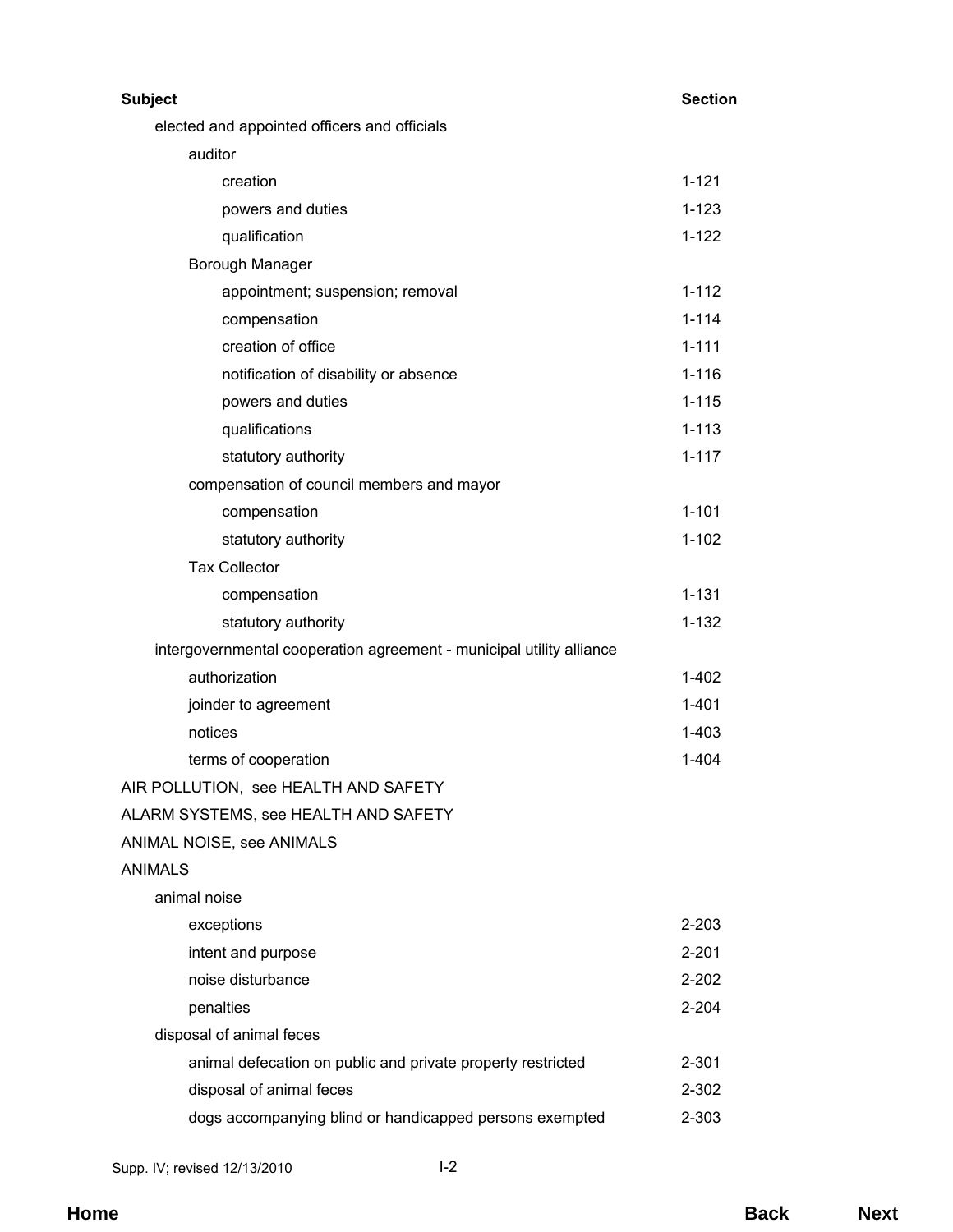| <b>Subject</b>          |                                                    | <b>Section</b> |
|-------------------------|----------------------------------------------------|----------------|
| penalties               |                                                    | 2-304          |
| dogs at large           |                                                    |                |
| definitions             |                                                    | $2 - 401$      |
| penalties               |                                                    | 2-403          |
| running at large        |                                                    | 2-402          |
|                         | prohibiting cats as nuisances and running at large |                |
| apprehension            |                                                    | $2 - 105$      |
| definitions             |                                                    | $2 - 102$      |
| legislative authority   |                                                    | $2 - 107$      |
| nuisances               |                                                    | $2 - 104$      |
| purpose                 |                                                    | $2 - 101$      |
|                         | responsibility of owner                            | $2 - 103$      |
|                         | violations and penalties                           | $2 - 106$      |
| ANNEXATION OF TERRITORY |                                                    | Appendix A     |

APPLICATION FOR SERVICE, see SEWERS AND SEWAGE DISPOSAL

ATTORNEY FEES FOR COLLECTION OF DELINQUENT MUNICIPAL ACCOUNTS, see ADMINISTRATION AND GOVERNMENT

BILLS AND PAYMENT, see SEWERS AND SEWAGE DISPOSAL

BOARDS, COMMISSIONS AND COMMITTEES, see ADMINISTRATION AND GOVERNMENT

### **BUILDINGS**

| assignment of numbers; compliance                | 4-103     |
|--------------------------------------------------|-----------|
| definitions                                      | $4 - 101$ |
| map                                              | 4-102     |
| new buildings                                    | 4-105     |
| number requirements                              | $4 - 104$ |
| violations and penalties                         | 4-106     |
| CHARGES AND FEES, see SEWERS AND SEWAGE DISPOSAL |           |
| <b>CODE ENFORCEMENT</b>                          |           |
|                                                  |           |

construction code

numbering of buildings

board of appeals

joint appeals board 5-111 uniform construction code administration and enforcement 5-103 enactment of the uniform construction code 5-101 establishment of a board of appeals 5-104 fees 5-105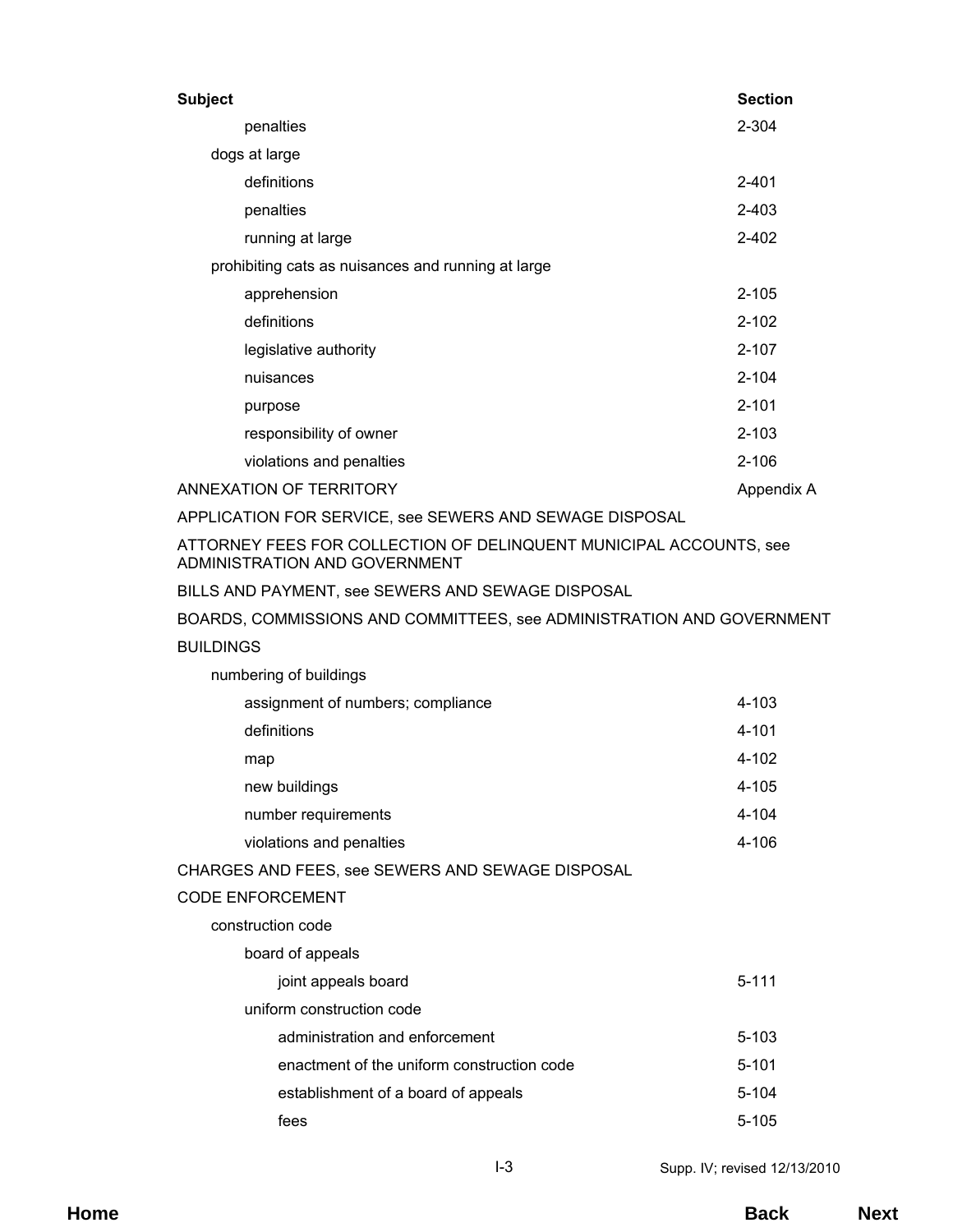| <b>Subject</b>                                                                              |                                                                      | <b>Section</b> |
|---------------------------------------------------------------------------------------------|----------------------------------------------------------------------|----------------|
|                                                                                             | municipal administration                                             | $5 - 102$      |
|                                                                                             | COLLECTION AND DISPOSAL, see SOLID WASTE                             |                |
|                                                                                             | COMMUNITY DEVELOPMENT OBJECTIVES, see ZONING                         |                |
|                                                                                             | CONDITIONS OF SERVICE, see SEWERS AND SEWAGE DISPOSAL                |                |
| <b>CONDUCT</b>                                                                              |                                                                      |                |
| curfew                                                                                      |                                                                      |                |
|                                                                                             | definitions                                                          | $6 - 203$      |
|                                                                                             | exceptions                                                           | $6 - 205$      |
|                                                                                             | hours                                                                | $6 - 204$      |
|                                                                                             | parental responsibility                                              | $6 - 206$      |
|                                                                                             | police procedure                                                     | $6 - 207$      |
|                                                                                             | purpose                                                              | $6 - 202$      |
|                                                                                             | title                                                                | $6 - 201$      |
|                                                                                             | violations and penalties                                             | $6 - 208$      |
| littering                                                                                   |                                                                      |                |
|                                                                                             | littering prohibited                                                 | $6 - 101$      |
|                                                                                             | CONSTRUCTION CODE, see CODE ENFORCEMENT                              |                |
|                                                                                             | <b>CURFEW, see CONDUCT</b>                                           |                |
|                                                                                             | DANGEROUS BUILDINGS, see HEALTH AND SAFETY                           |                |
|                                                                                             | DEBT AND BOND ISSUES                                                 | Appendix B     |
| DEFINITIONS, see FLOODPLAINS, see also SUBDIVISION AND LAND DEVELOPMENT, see<br>also ZONING |                                                                      |                |
|                                                                                             | DELINQUENT TAXES, see TAXATION; SPECIAL                              |                |
|                                                                                             | DESIGN STANDARDS, see SUBDIVISION AND LAND DEVELOPMENT               |                |
|                                                                                             | DESIGNATED CONTRACTOR AND PAYMENT, see SOLID WASTE                   |                |
|                                                                                             | DESIGNATION OF FLOOD-PRONE AREAS, see FLOODPLAINS                    |                |
|                                                                                             | DEVELOPMENT REGULATIONS, see FLOODPLAINS                             |                |
|                                                                                             | DISPOSAL OF ANIMAL FECES, see ANIMALS                                |                |
|                                                                                             | DISTRICT REGULATIONS, see ZONING                                     |                |
|                                                                                             | DOGS AT LARGE, see ANIMALS                                           |                |
|                                                                                             | EARNED INCOME TAX, see TAXATION; SPECIAL                             |                |
| <b>GOVERNMENT</b>                                                                           | ELECTED AND APPOINTED OFFICERS AND OFFICIALS, see ADMINISTRATION AND |                |
|                                                                                             | FEES, see SOLID WASTE                                                |                |
| <b>FLOODPLAINS</b>                                                                          |                                                                      |                |
|                                                                                             | administration                                                       |                |
|                                                                                             | applications                                                         | 8-303          |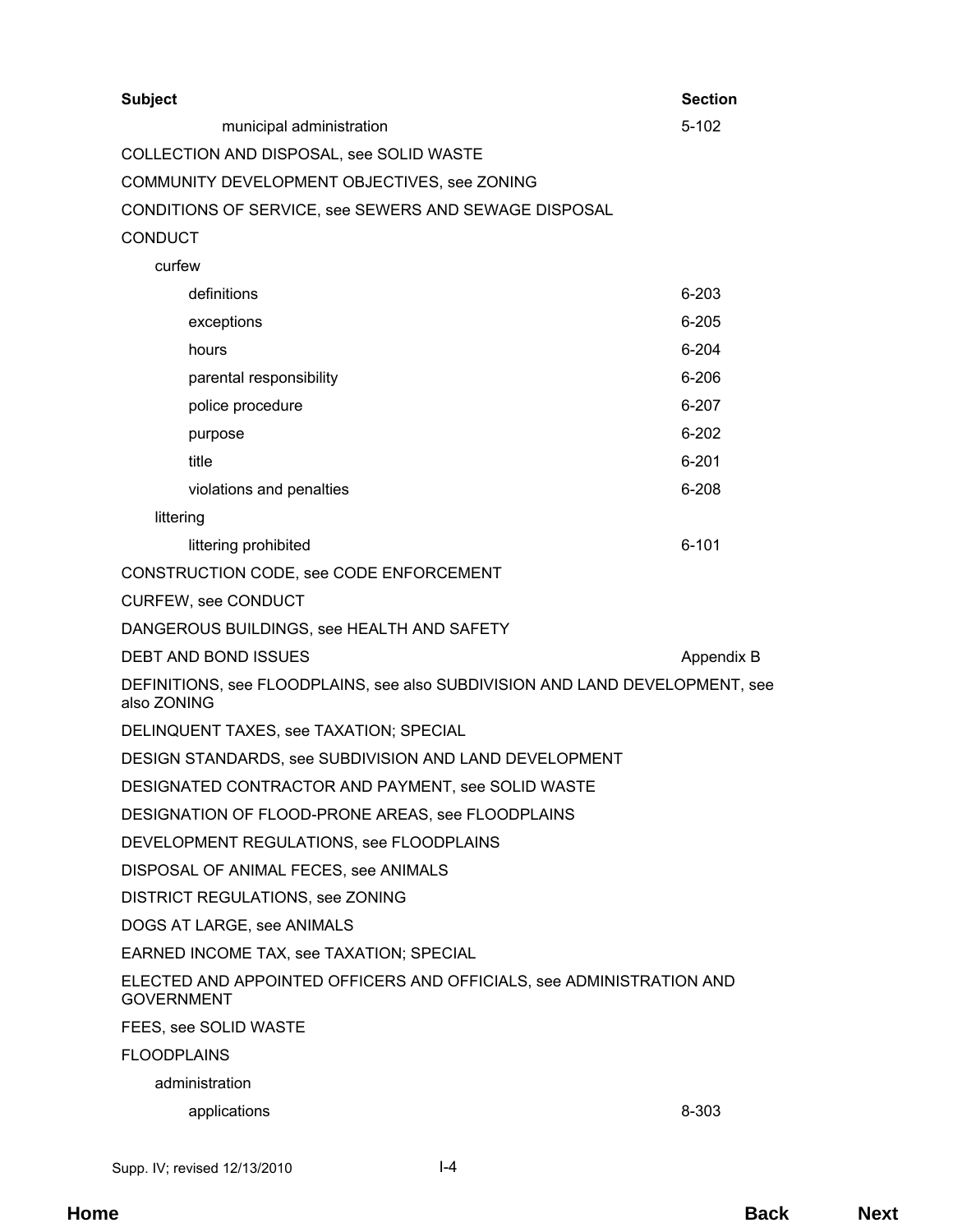| <b>Subject</b>                                                                                                                          |                                                            | <b>Section</b> |
|-----------------------------------------------------------------------------------------------------------------------------------------|------------------------------------------------------------|----------------|
|                                                                                                                                         | building permits required                                  | 8-301          |
|                                                                                                                                         | issuance of building permits                               | 8-302          |
|                                                                                                                                         | other permit requirements                                  | 8-304          |
|                                                                                                                                         | violations and penalties                                   | 8-305          |
|                                                                                                                                         | definitions                                                |                |
|                                                                                                                                         | definitions                                                | $8 - 202$      |
|                                                                                                                                         | word usage                                                 | $8 - 201$      |
|                                                                                                                                         | designation of flood-prone areas                           |                |
|                                                                                                                                         | changes in designation of area                             | 8-403          |
|                                                                                                                                         | determination of regulatory flood elevation                | 8-402          |
|                                                                                                                                         | identification of floodplain areas                         | $8 - 401$      |
|                                                                                                                                         | development regulations                                    |                |
|                                                                                                                                         | compliance with other requirements; elevation requirements | 8-501          |
|                                                                                                                                         | design and construction standards                          | 8-502          |
|                                                                                                                                         | development which may endanger human life                  | 8-504          |
|                                                                                                                                         | special requirements for manufactured homes                | 8-503          |
|                                                                                                                                         | general provisions                                         |                |
|                                                                                                                                         | intent                                                     | $8 - 101$      |
|                                                                                                                                         | warning and disclaimer of liability                        | $8 - 102$      |
|                                                                                                                                         | miscellaneous provisions                                   |                |
|                                                                                                                                         | existing structures in identified flood-prone areas        | 8-701          |
|                                                                                                                                         | variances                                                  | 8-702          |
|                                                                                                                                         | special permits                                            |                |
|                                                                                                                                         | activities restricted in floodplain area                   | 8-601          |
|                                                                                                                                         | application review procedures                              | 8-603          |
|                                                                                                                                         | application requirements                                   | 8-602          |
|                                                                                                                                         | special technical requirements                             | 8-604          |
|                                                                                                                                         | <b>FRANCHISES AND SERVICES</b>                             | Appendix C     |
| GENERAL PROVISIONS, see FLOODPLAINS, see also SEWERS AND SEWAGE<br>DISPOSAL, see also SUBDIVISION AND LAND DEVELOPMENT, see also ZONING |                                                            |                |
|                                                                                                                                         | GENERAL REGULATIONS, see MOTOR VEHICLES AND TRAFFIC        |                |
| <b>DISPOSAL</b>                                                                                                                         | GENERAL SEWER USE REQUIREMENTS, see SEWERS AND SEWAGE      |                |
|                                                                                                                                         | GOVERNMENTAL AND INTERGOVERNMENTAL AFFAIRS                 | Appendix D     |
|                                                                                                                                         | <b>GRADING AND EXCAVATING</b>                              |                |
|                                                                                                                                         | protection of excavations                                  |                |
|                                                                                                                                         | protective fences and warning devices required             | $9 - 101$      |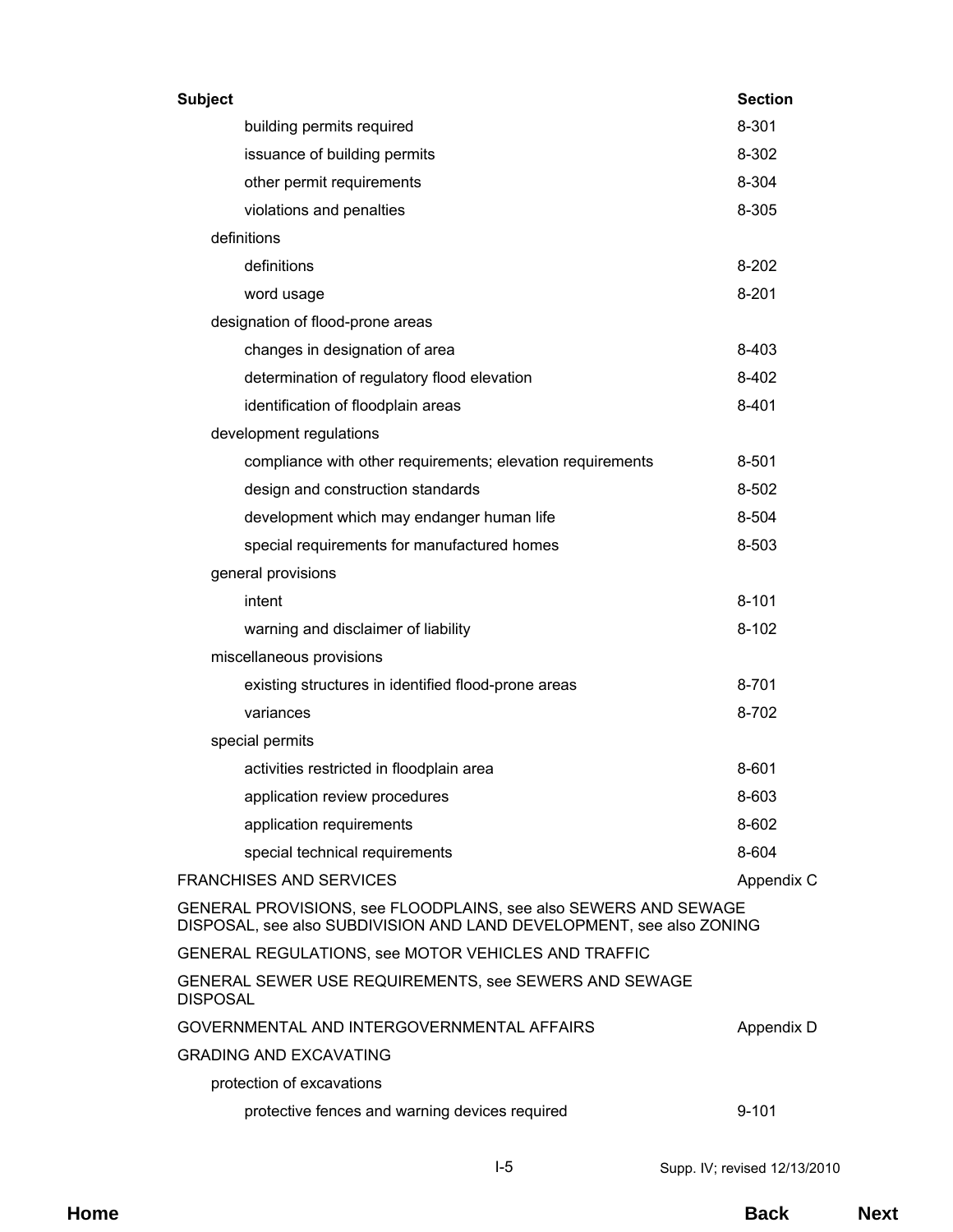| <b>Subject</b>                                           | <b>Section</b> |
|----------------------------------------------------------|----------------|
| existing excavations to be protected                     | $9 - 102$      |
| violations and penalties                                 | $9 - 103$      |
| <b>HEALTH AND SAFETY</b>                                 |                |
| abandoned and junked vehicles                            |                |
| definitions                                              | 10-302         |
| prosecution                                              | 10-305         |
| storage on private or public property                    | 10-303         |
| title                                                    | 10-301         |
| violations and penalties                                 | 10-304         |
| air pollution                                            |                |
| definitions                                              | 10-603         |
| enforcement and penalties                                | 10-604         |
| policy                                                   | 10-602         |
| regulations                                              | 10-605         |
| title                                                    | 10-601         |
| alarm systems                                            |                |
| enforcement                                              |                |
| enforcement agency                                       | 10-134         |
| false alarms                                             | 10-131         |
| service fees                                             | 10-132         |
| violations and penalties                                 | 10-133         |
| general provisions                                       |                |
| definitions                                              | 10-102         |
| title                                                    | 10-101         |
| general regulations                                      |                |
| audible alarm timing                                     | 10-116         |
| compliance with county regulations required              | 10-114         |
| direct alarm connections to police department prohibited | 10-119         |
| direct alarm connections to fire department; fee         | 10-120         |
| emergency listing                                        | 10-118         |
| inspection                                               | 10-112         |
| permit required; fee                                     | 10-111         |
| police and emergency service annual fee                  | 10-121         |
| prior alarm installations to comply                      | 10-117         |
| recorded messages                                        | 10-113         |
| testing                                                  | 10-115         |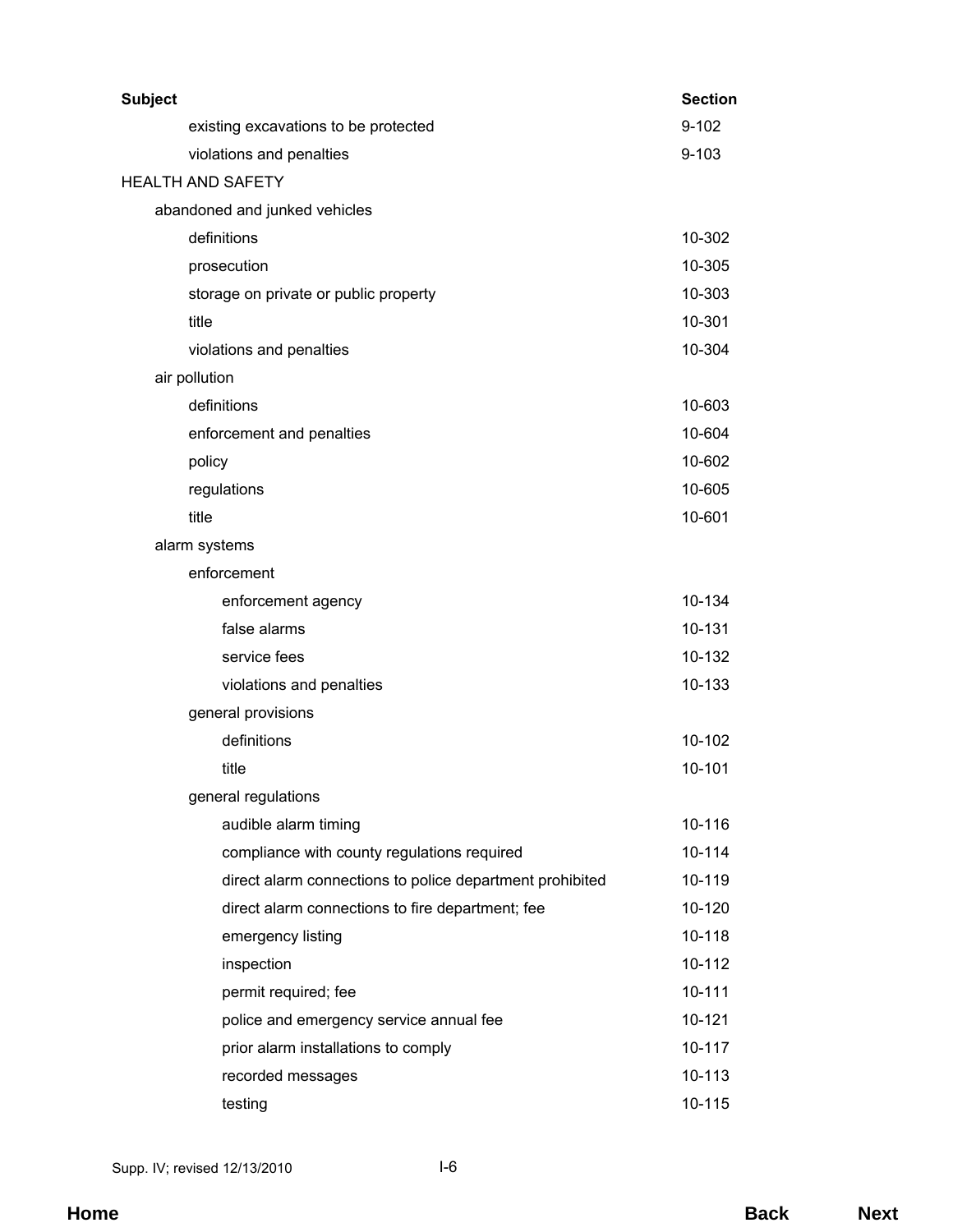#### **Subject Section**

| dangerous buildings           |                                                        |        |  |
|-------------------------------|--------------------------------------------------------|--------|--|
|                               | investigation; report                                  | 10-201 |  |
|                               | notice to repair or remove; service of notice          | 10-202 |  |
|                               | repair or removal by borough                           | 10-204 |  |
|                               | violations and penalties                               | 10-203 |  |
|                               | outdoor solid fuel burning furnaces or appliances      |        |  |
|                               | definitions                                            | 10-502 |  |
|                               | enforcement                                            | 10-504 |  |
|                               | penalties                                              | 10-505 |  |
|                               | purpose and scope                                      | 10-501 |  |
|                               | regulations for outdoor solid fuel burning appliances  | 10-503 |  |
| unkempt and unsafe properties |                                                        |        |  |
|                               | definitions                                            | 10-402 |  |
|                               | duties and powers of the Code Enforcement Officer      | 10-406 |  |
|                               | maintaining exterior property areas                    | 10-404 |  |
|                               | maintaining premises and structures                    | 10-405 |  |
|                               | penalty                                                | 10-408 |  |
|                               | short title                                            | 10-401 |  |
|                               | standards for weeds, grass, brush and other vegetation | 10-403 |  |
|                               | work by Borough; costs filed as lien                   | 10-407 |  |

INDUSTRIAL WASTE DISCHARGE REQUIREMENTS, see SEWERS AND SEWAGE DISPOSAL

INTERGOVERNMENTAL COOPERATION AGREEMENT - MUNICIPAL UTILITY ALLIANCE, see ADMINISTRATION AND GOVERNMENT

# LICENSES, PERMITS AND GENERAL BUSINESS REGULATIONS

| peddling and soliciting          |            |  |  |
|----------------------------------|------------|--|--|
| activities exempt from licensing | 13-103     |  |  |
| application                      | 13-104     |  |  |
| definitions                      | 13-101     |  |  |
| display of license               | 13-106     |  |  |
| enforcement                      | 13-112     |  |  |
| fee revisions                    | 13-107     |  |  |
| fee                              | 13-105     |  |  |
| hours                            | 13-108     |  |  |
| license required                 | 13-102     |  |  |
| noise                            | 13-109     |  |  |
| parking                          | $13 - 110$ |  |  |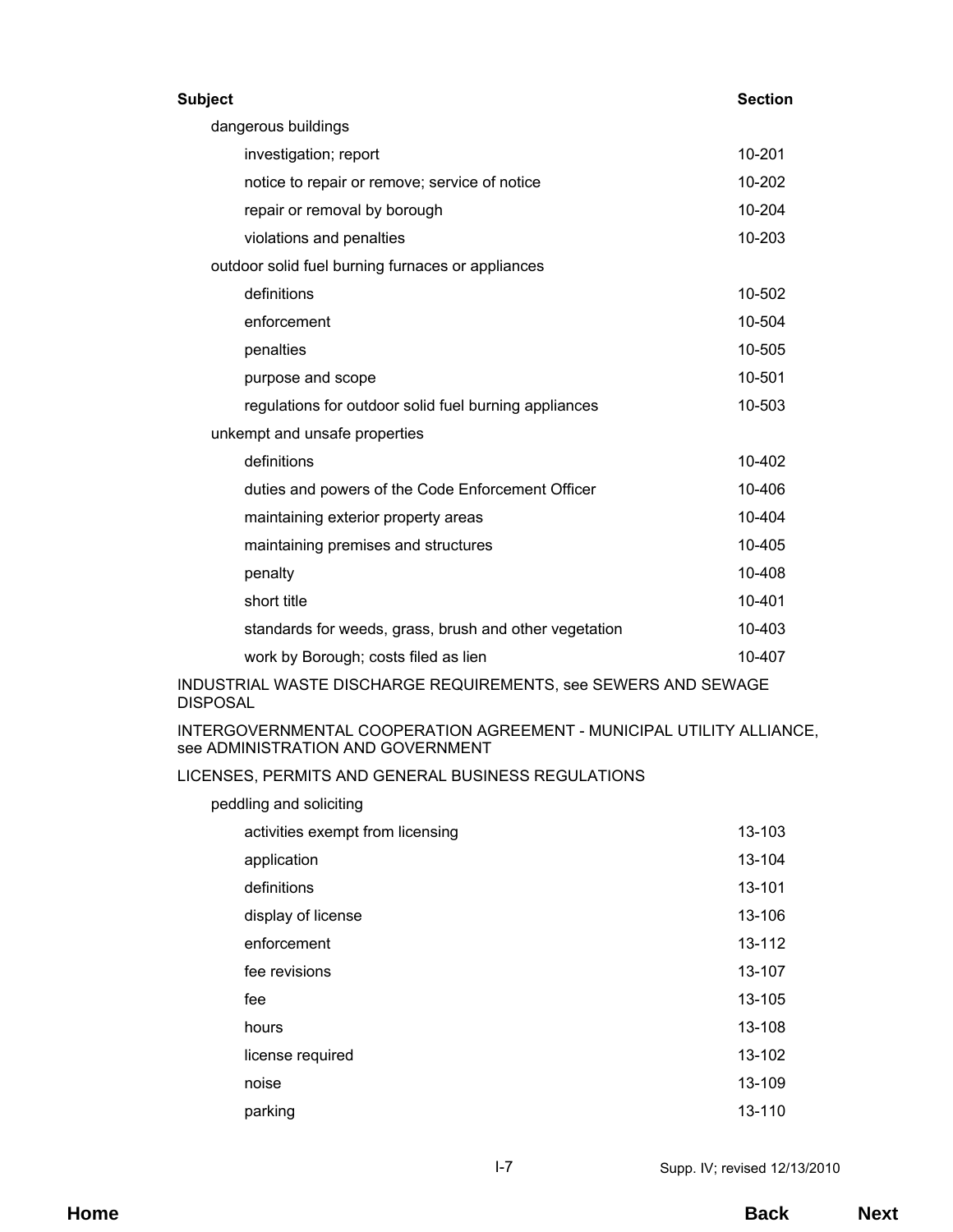| <b>Subject</b>                                                                                                               | <b>Section</b> |
|------------------------------------------------------------------------------------------------------------------------------|----------------|
| records                                                                                                                      | 13-111         |
| statutory authority                                                                                                          | 13-114         |
| violations and penalties                                                                                                     | 13-113         |
| LITTERING, see CONDUCT                                                                                                       |                |
| LOCAL SERVICES TAX, see TAXATION; SPECIAL                                                                                    |                |
| MAINTENANCE OF BUILDING SEWERS, see SEWERS AND SEWAGE DISPOSAL                                                               |                |
| MAINTENANCE OF SIDEWALKS see STREET AND SIDEWALKS                                                                            |                |
| MISCELLANEOUS, see SEWERS AND SEWAGE DISPOSAL                                                                                |                |
| MISCELLANEOUS PROVISIONS, see FLOODPLAINS, see also MOTOR VEHICLES AND<br>TRAFFIC, see also SUBDIVISION AND LAND DEVELOPMENT |                |
| <b>MOTOR VEHICLES AND TRAFFIC</b>                                                                                            |                |
| general regulations                                                                                                          |                |
| definitions; word usage                                                                                                      | 15-101         |
| enactment of permanent traffic and parking regulations                                                                       | 15-102         |
| enforcement                                                                                                                  | 15-106         |
| experimental regulations                                                                                                     | 15-104         |
| streets closed or restricted for construction                                                                                | 15-105         |
| temporary and emergency regulations                                                                                          | 15-103         |
| miscellaneous provisions                                                                                                     |                |
| severability                                                                                                                 | 15-601         |
| violations and penalties                                                                                                     | 15-602         |
| parking, standing and stopping                                                                                               |                |
| parking prohibited at all times                                                                                              | 15-301         |
| parking prohibited certain hours                                                                                             | 15-302         |
| time limit parking                                                                                                           | 15-303         |
| removal and impounding of illegally parked vehicles                                                                          |                |
| approved storage garages designated                                                                                          | 15-502         |
| authorization of removal and impoundment                                                                                     | 15-501         |
| bonding of approved storage garages                                                                                          | 15-503         |
| effect of payment of charges; payment under protest                                                                          | 15-506         |
| liability for fines or penalties                                                                                             | 15-508         |
| notice of impoundment to owner                                                                                               | 15-505         |
| record of impounded vehicles                                                                                                 | 15-507         |
| restrictions upon removal of vehicles                                                                                        | 15-509         |
| towing and storage charges                                                                                                   | 15-504         |
| schedules                                                                                                                    |                |
| schedule i: traffic control signals                                                                                          | 15-701         |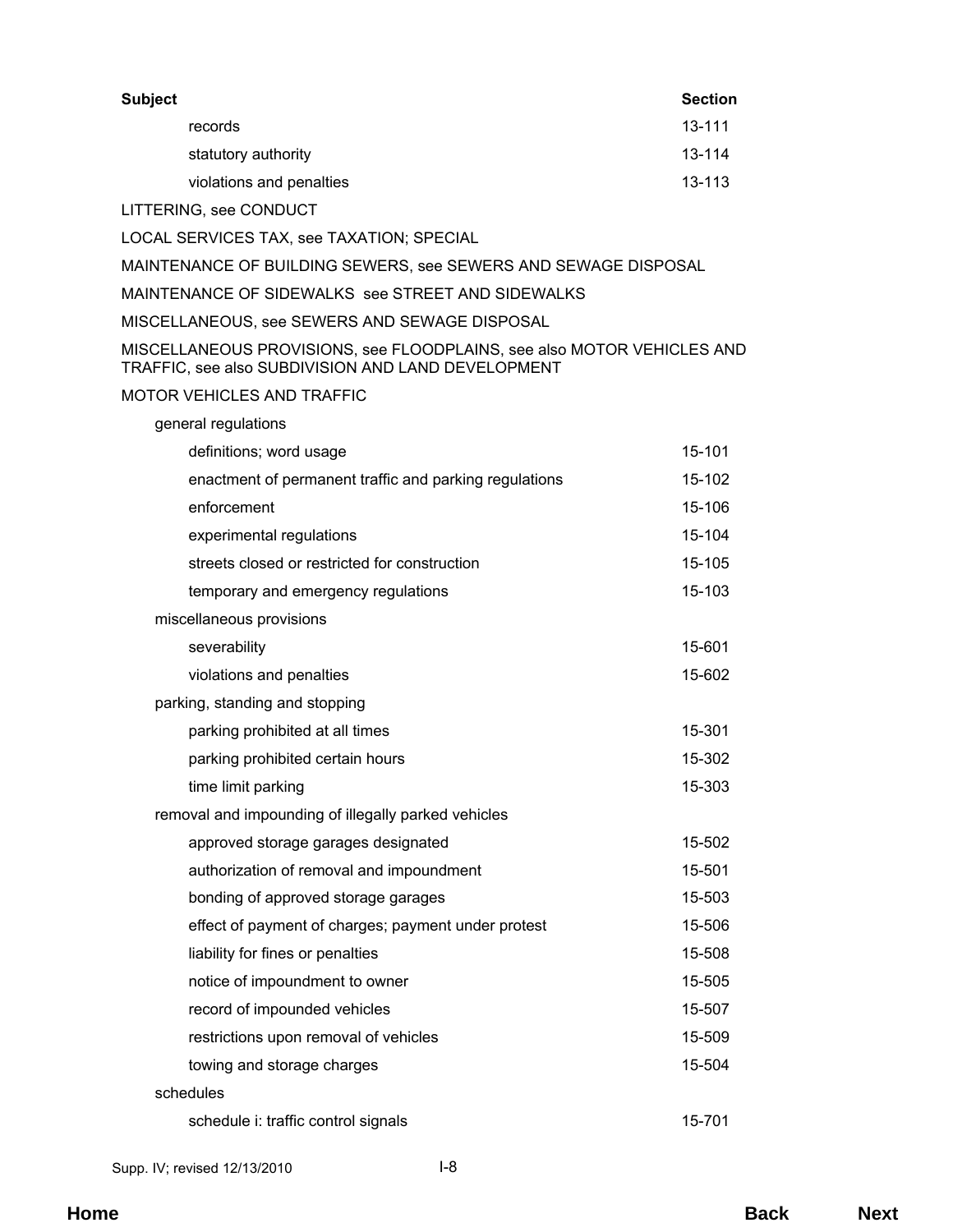| <b>Subject</b> |                                                                       | <b>Section</b> |
|----------------|-----------------------------------------------------------------------|----------------|
|                | schedule ii: speed limits                                             | 15-702         |
|                | schedule iii: one-way streets                                         | 15-703         |
|                | schedule iv: prohibited turns at intersections                        | 15-704         |
|                | schedule ix: lane use reservations                                    | 15-709         |
|                | schedule v: prohibited right turns on red signal                      | 15-705         |
|                | schedule vi: through streets                                          | 15-706         |
|                | schedule vii: stop intersections                                      | 15-707         |
|                | schedule viii: yield intersections                                    | 15-708         |
|                | schedule x: no-passing zones                                          | 15-710         |
|                | schedule xi: parking prohibited at all times                          | 15-711         |
|                | schedule xii: parking prohibited certain hours                        | 15-712         |
|                | schedule xiii: time limit parking                                     | 15-713         |
|                | skateboarding                                                         |                |
|                | definitions                                                           | 15-802         |
|                | legislative finding                                                   | 15-801         |
|                | operation on sidewalks                                                | 15-804         |
|                | operation prohibited in public areas designated for motor vehicle use | 15-803         |
|                | violation and penalties                                               | 15-805         |
|                | traffic regulations                                                   |                |
|                | lane use reservations                                                 | 15-209         |
|                | no-passing zones                                                      | 15-210         |
|                | one-way streets                                                       | 15-203         |
|                | prohibited right turns on red signal                                  | 15-205         |
|                | prohibited turns at intersections                                     | 15-204         |
|                | speed limits                                                          | 15-202         |
|                | stop intersections                                                    | 15-207         |
|                | through streets                                                       | 15-206         |
|                | traffic control signals                                               | 15-201         |
|                | yield intersections                                                   | 15-208         |
|                | winter parking                                                        |                |
|                | definitions                                                           | 15-402         |
|                | emergency prohibition of parking                                      | 15-404         |
|                | notification of violation                                             | 15-407         |
|                | overnight parking prohibited                                          | 15-403         |
|                | purpose                                                               | 15-401         |
|                | violations and penalties                                              | 15-406         |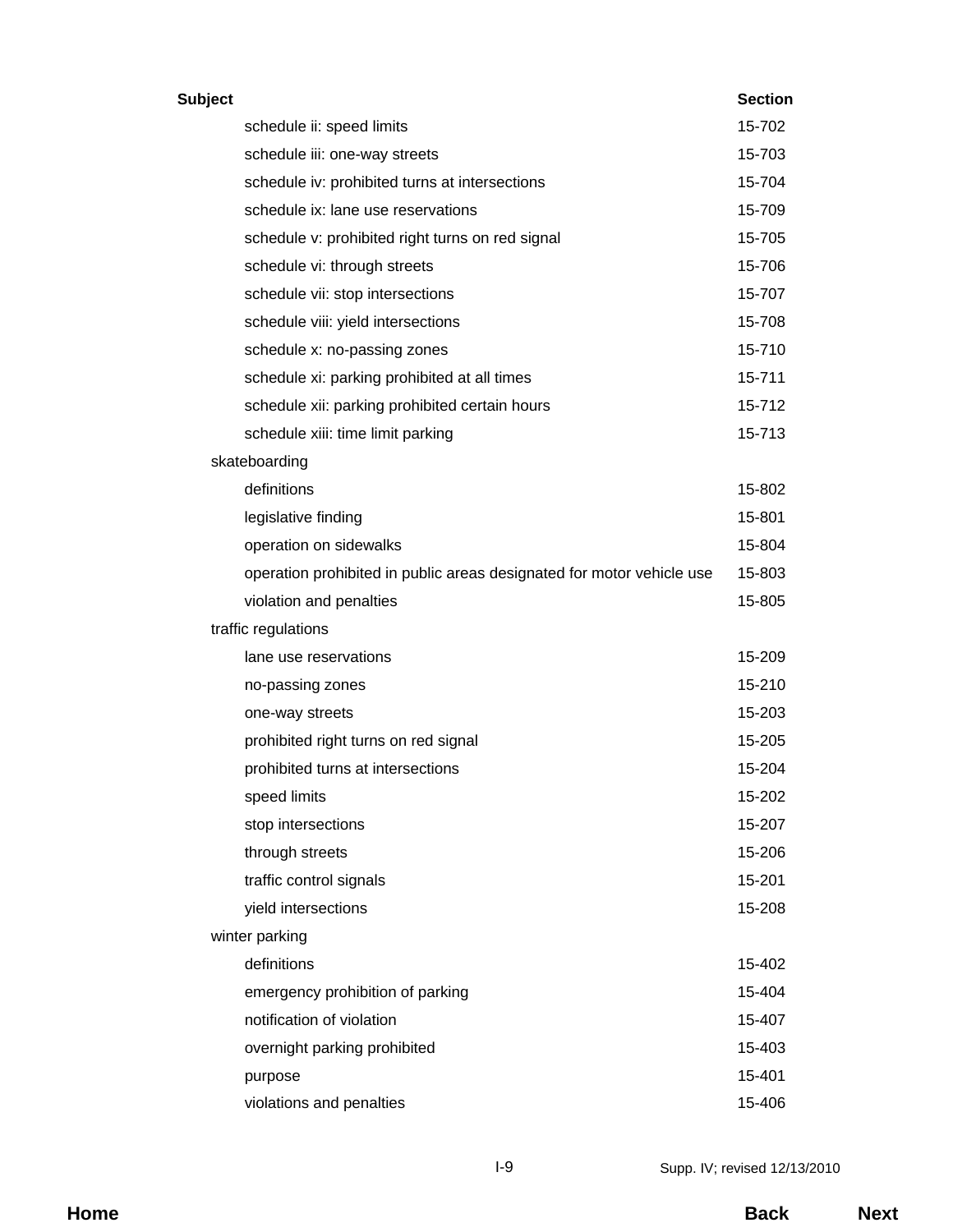| <b>Subject</b>                                                                                | <b>Section</b> |
|-----------------------------------------------------------------------------------------------|----------------|
| violations                                                                                    | 15-405         |
| MS4 OPERATION AND MAINTENANCE, see WATER                                                      |                |
| MS4 STORMWATER MANAGEMENT, see WATER                                                          |                |
| NONCONFORMITIES, see ZONING                                                                   |                |
| NUMBERING OF BUILDINGS, see BUILDINGS                                                         |                |
| OPEN LAND, RECREATION LAND, DEVELOPMENT IMPROVEMENTS AND COMMON<br>FACILITIES, see ZONING     |                |
| OUTDOOR SOLID FUEL BURNING FURNACES OR APPLIANCES, see HEALTH AND<br><b>SAFETY</b>            |                |
| PARKING, STANDING AND STOPPING, see MOTOR VEHICLES AND TRAFFIC                                |                |
| PEDDLING AND SOLICITING, see LICENSES, PERMITS AND GENERAL BUSINESS<br><b>REGULATIONS</b>     |                |
| PERFORMANCE STANDARDS AND ENVIRONMENTAL PROTECTION, see ZONING                                |                |
| PLAN APPROVAL                                                                                 | Appendix E     |
| PLAN REQUIREMENTS, see SUBDIVISION AND LAND DEVELOPMENT                                       |                |
| PROCEDURE FOR SUBMISSION OF PLANS, see SUBDIVISION AND LAND<br><b>DEVELOPMENT</b>             |                |
| PROHIBITING CATS AN NUISANCES AND RUNNING AT LARGE, see ANIMALS                               |                |
| PROTECTION OF EXCAVATIONS, see GRADING AND EXCAVATING                                         |                |
| PUBLIC PROPERTY                                                                               | Appendix F     |
| RATE SCHEDULE, see SEWERS AND SEWAGE DISPOSAL                                                 |                |
| REAL PROPERTY TRANSFER TAX, see TAXATION; SPECIAL                                             |                |
| RECYCLING, see SOLID WASTE                                                                    |                |
| REMOVAL AND IMPOUNDING OF ILLEGALLY PARKED VEHICLES, see MOTOR<br><b>VEHICLES AND TRAFFIC</b> |                |
| REQUIRED IMPROVEMENTS, see SUBDIVISION AND LAND DEVELOPMENT                                   |                |
| RESIDENTIAL STANDARDS, see ZONING                                                             |                |
| SCHEDULES, see MOTOR VEHICLES AND TRAFFIC                                                     |                |
| SEWER CONNECTIONS, see SEWERS AND SEWAGE DISPOSAL                                             |                |
| SEWER MAIN EXTENSION REQUIREMENTS, see SEWERS AND SEWAGE<br><b>DISPOSAL</b>                   |                |
| <b>SEWERS</b>                                                                                 | Appendix G     |
| SEWERS AND SEWAGE DISPOSAL                                                                    |                |
| application for service                                                                       |                |
| application for sewer service                                                                 | 18-301         |
| approval of applications                                                                      | 18-302         |
| condition of plumbing and electrical systems                                                  | 18-310         |
| contract application                                                                          | 18-303         |
| contract with delinquents                                                                     | 18-304         |
| governmental regulations                                                                      | 18-307         |
| new application requirements                                                                  | 18-308         |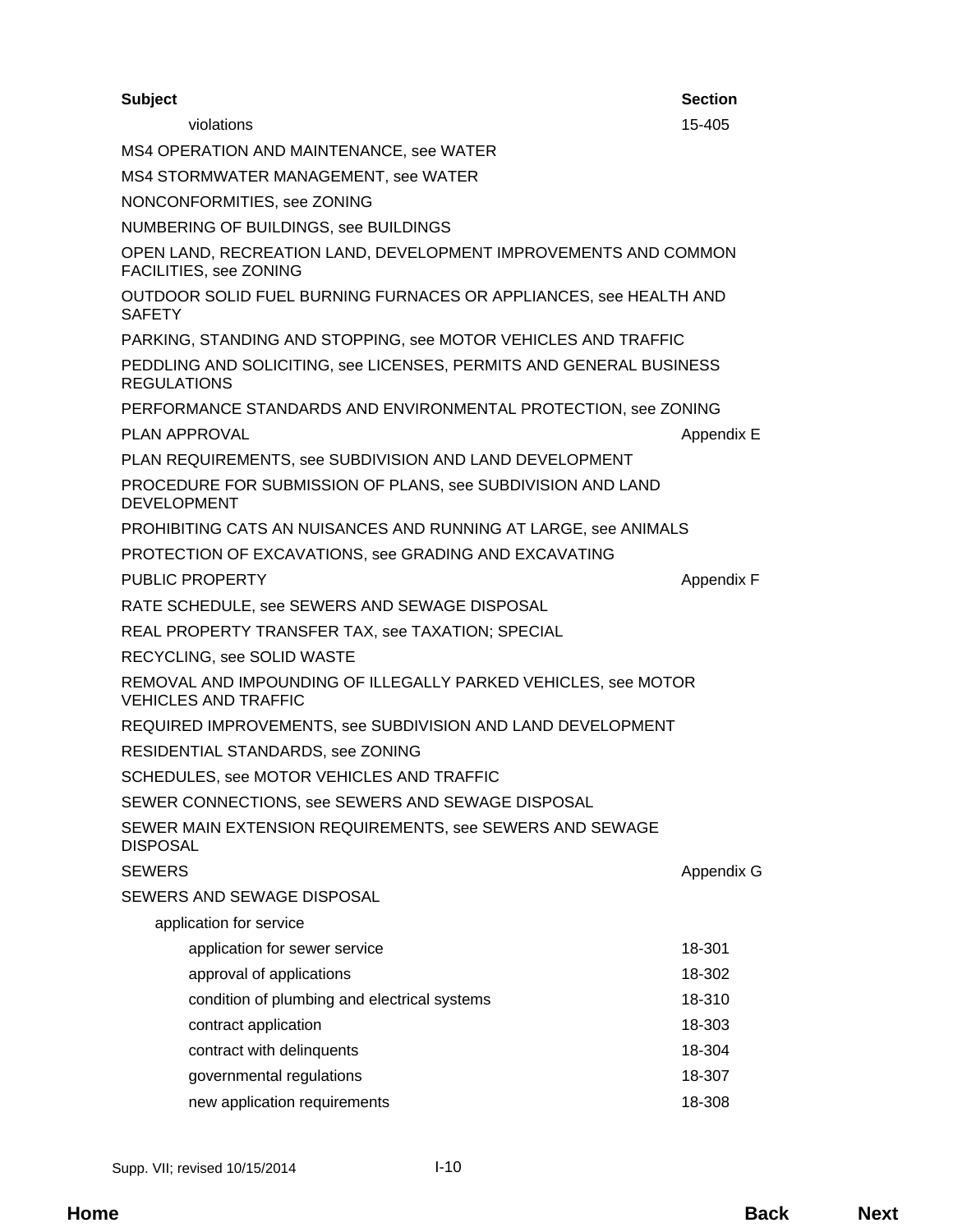| Subject                                       | <b>Section</b> |
|-----------------------------------------------|----------------|
| renewal of service following repairs          | 18-309         |
| special contract                              | 18-306         |
| terms of contract                             | 18-305         |
| bills and payment                             |                |
| basis for preparation of bills                | 18-1003        |
| billing and collection of fees and charges    | 18-1006        |
| duration of owner's liability                 | 18-1002        |
| owner liable for bill                         | 18-1004        |
| place and time of payment                     | 18-1001        |
| temporary service charges                     | 18-1005        |
| charges and fees                              |                |
| accrual of user charge                        | 18-907         |
| calculation of fees                           | 18-903         |
| calculation of user charges                   | 18-908         |
| collection and failure to collect             | 18-905         |
| imposition of fees                            | 18-901         |
| multiple use improved properties              | 18-909         |
| owner-supplied information                    | 18-910         |
| quarterly billing period                      | 18-912         |
| special agreements permissible                | 18-911         |
| time fees are due and payable                 | 18-904         |
| types of fees                                 | 18-902         |
| user charges                                  | 18-906         |
| waiver of charges only by Board               | 18-913         |
| conditions of service                         |                |
| discontinuance of service                     | 18-204         |
| duty to notify of changes in premises         | 18-202         |
| general service conditions                    | 18-201         |
| property owner's primary responsibility       | 18-203         |
| reinstatement of service after discontinuance | 18-205         |
| suspension of service due to emergency        | 18-207         |
| suspension of service                         | 18-206         |
| general provisions                            |                |
| abbreviations                                 | 18-103         |
| administration                                | 18-102         |
| definitions                                   | 18-104         |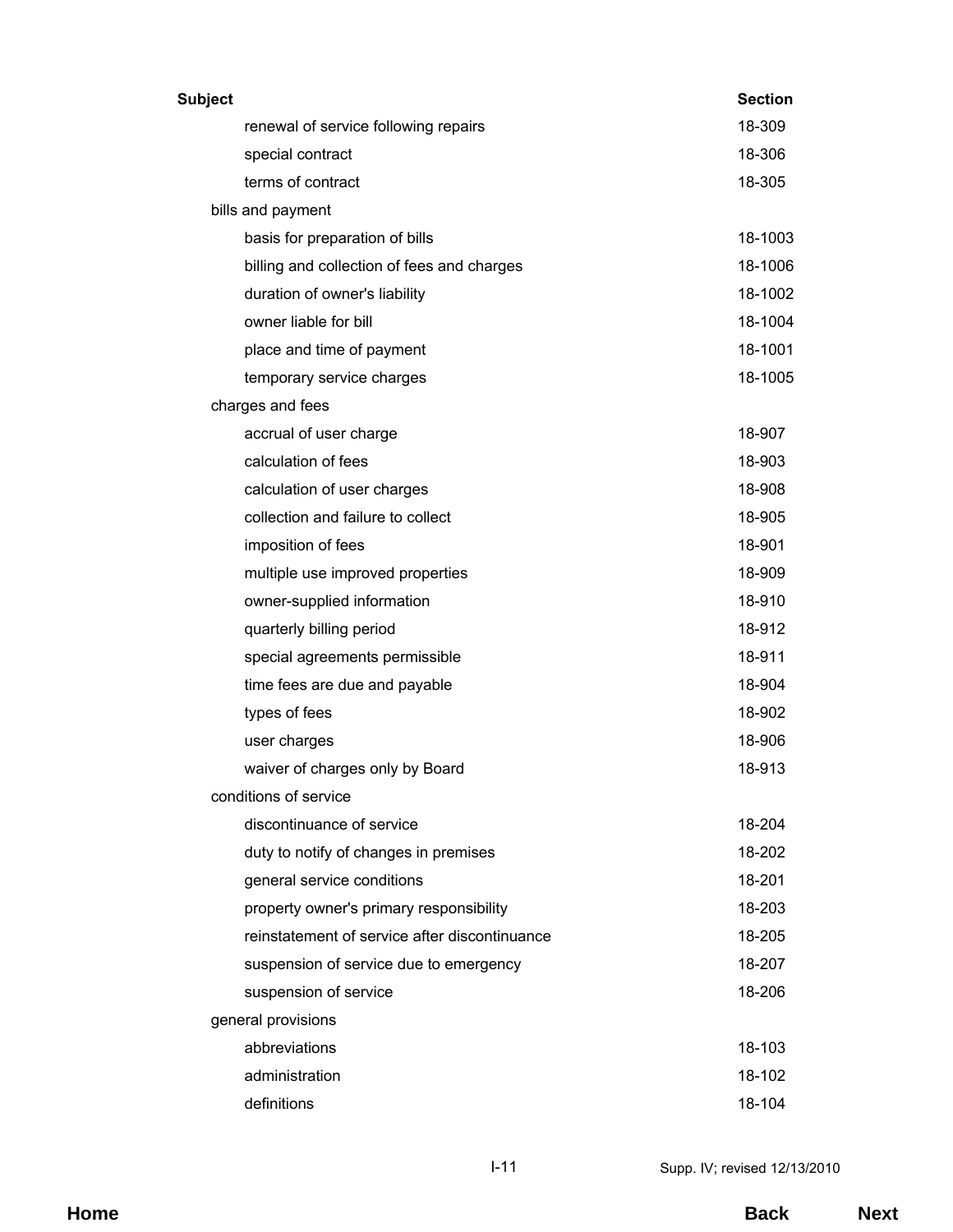| <b>Subject</b>                                          | <b>Section</b> |
|---------------------------------------------------------|----------------|
| purpose and policy                                      | 18-101         |
| general sewer use requirements                          |                |
| general discharge prohibitions                          | 18-701         |
| specific discharge prohibitions                         | 18-702         |
| fats, oils, and grease control                          | 18-703         |
| other sewer interceptors                                | 18-704         |
| national categorical pretreatment standards             | 18-705         |
| right to revision                                       | 18-706         |
| dilution                                                | 18-707         |
| industrial waste discharge requirements                 |                |
| change in type of wastes                                | 18-808         |
| dilution prohibition                                    | 18-804         |
| general industrial waste discharge requirements         | 18-801         |
| industrial waste contribution reports                   | 18-806         |
| industrial waste questionnaire                          | 18-805         |
| mechanical garbage grinders                             | 18-809         |
| pretreatment facilities                                 | 18-803         |
| regulatory devices                                      | 18-810         |
| sampling, analysis, and inspection requirements         | 18-807         |
| special agreements                                      | 18-802         |
| maintenance of building sewers                          |                |
| responsibility for building sewer maintenance           | 18-501         |
| replacement of building sewer                           | 18-502         |
| miscellaneous                                           |                |
| access for inspection                                   | 18-1101        |
| power to excavate                                       | 18-1102        |
| only rules binding                                      | 18-1103        |
| service of notices                                      | 18-1104        |
| complaints                                              | 18-1105        |
| miscellaneous work and service furnished by the borough | 18-1106        |
| attorney fees                                           | 18-1107        |
| service agreements                                      | 18-1108        |
| enforcement                                             | 18-1109        |
| copies of rules                                         | 18-1110        |
| rate schedule                                           | App. 18-A      |
| sewer connections                                       |                |
| advance notice of time of connection                    | 18-404         |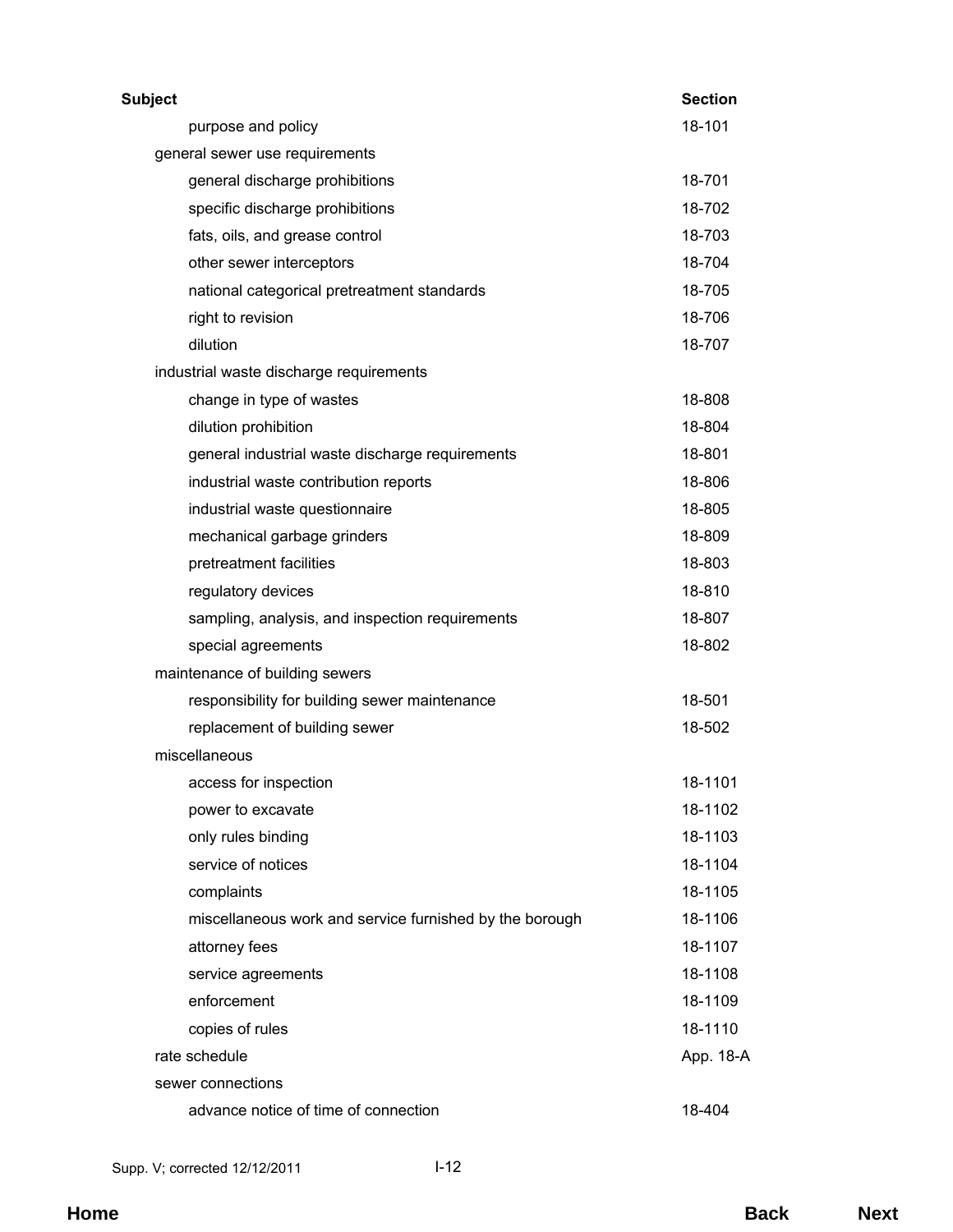| <b>Subject</b>     |                                               | <b>Section</b> |
|--------------------|-----------------------------------------------|----------------|
|                    | application for sewer permit                  | 18-403         |
|                    | construction safety measures                  | 18-408         |
|                    | contractors/plumbers                          | 18-413         |
|                    | elevation of point of connection              | 18-407         |
|                    | general sewer service connection requirements | 18-401         |
|                    | inspection                                    | 18-410         |
|                    | inspection required                           | 18-414         |
|                    | liability of improper discharge               | 18-411         |
|                    | on-lot sewage system connection prohibition   | 18-406         |
|                    | owner responsible for costs                   | 18-416         |
|                    | point of connection                           | 18-405         |
|                    | right to access                               | 18-409         |
|                    | separate connections                          | 18-412         |
|                    | sewer permit required                         | 18-402         |
|                    | special requirements                          | 18-417         |
|                    | water contaminated by use                     | 18-415         |
|                    | sewer main extension requirements             |                |
|                    | agreement                                     | 18-609         |
|                    | application for extension                     | 18-604         |
|                    | dedication                                    | 18-606         |
|                    | general sewer main extension requirements     | 18-601         |
|                    | installation specifications                   | 18-610         |
|                    | minimum length of sewer main extension        | 18-603         |
|                    | payment of costs                              | 18-608         |
|                    | responsibility for cost                       | 18-607         |
|                    | sewer main extension procedure                | 18-605         |
|                    | when sewer main extension is required         | 18-602         |
|                    | SHADE TREE COMMISSION, see TREES              |                |
|                    | SKATEBOARDING, see MOTOR VEHICLES AND TRAFFIC |                |
| <b>SOLID WASTE</b> |                                               |                |
|                    | collection and disposal                       |                |
|                    | collection containers                         |                |
|                    | definitions                                   | 20-111         |
|                    | placement and removal                         | 20-112         |
|                    | violations and penalties                      | 20-113         |
|                    | general provisions                            |                |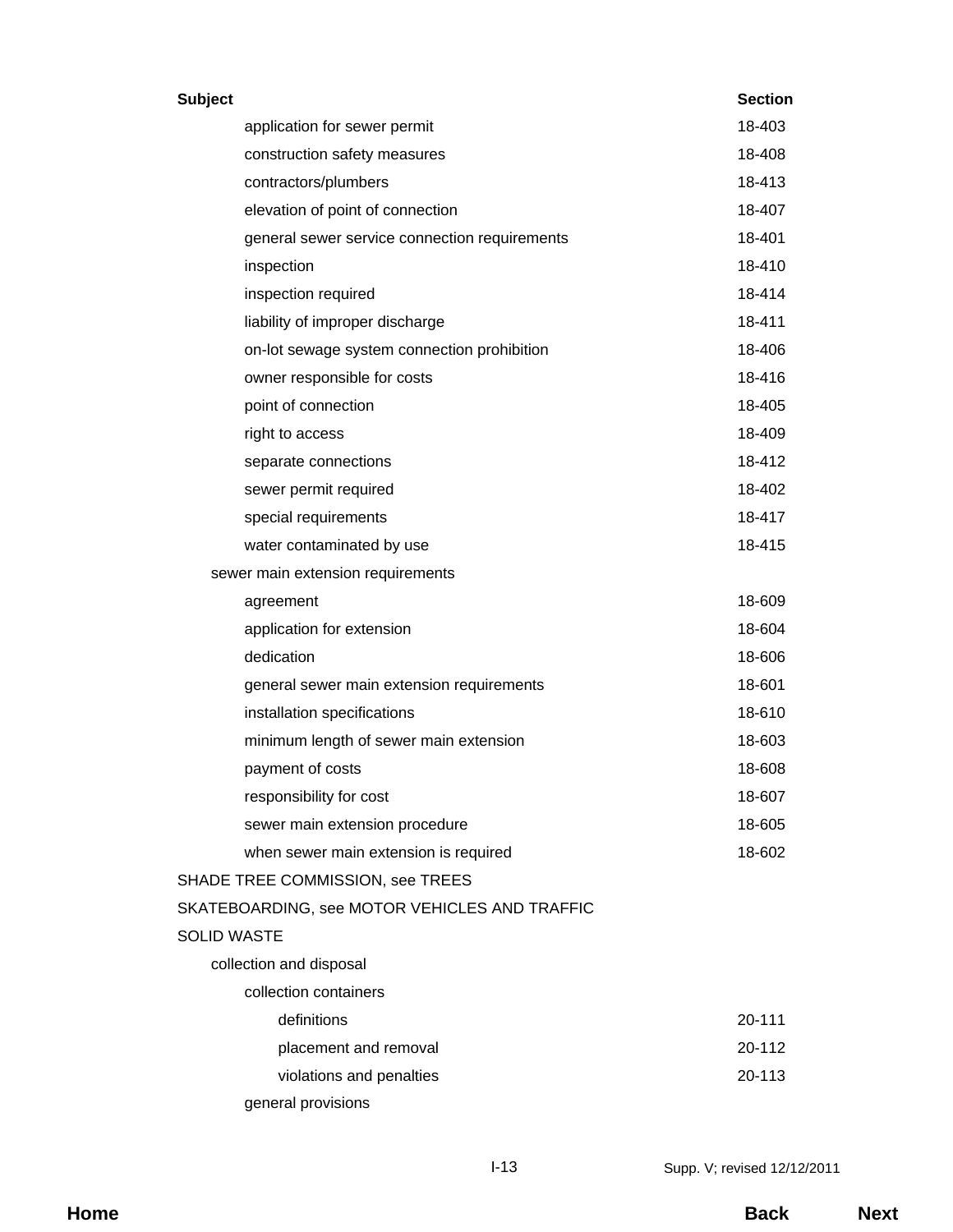| Subject |                                                        | <b>Section</b> |
|---------|--------------------------------------------------------|----------------|
|         | accumulation and placement in certain areas prohibited | 20-106         |
|         | collection and conveyance                              | 20-104         |
|         | definitions                                            | 20-101         |
|         | enforcement                                            | 20-107         |
|         | placement of containers                                | 20-105         |
|         | receptacles                                            | 20-103         |
|         | violations and penalties                               | 20-108         |
|         | weekly residential collection and disposal             | 20-102         |
|         | designated contractor and payment                      |                |
|         | designation of contractor                              | 20-302         |
|         | sole and exclusive contractor                          | 20-301         |
| fees    |                                                        |                |
|         | billing by designated contractor                       | 20-402         |
|         | charges by designated contractor                       | 20-401         |
|         | non-payment                                            | 20-403         |
|         | penalty for violation                                  | 20-405         |
|         | termination of collection                              | 20-404         |
|         | recycling                                              |                |
|         | authorization to promulgate regulations                | 20-204         |
|         | definitions                                            | 20-202         |
|         | donation or sale of recyclables                        | 20-208         |
|         | findings                                               | 20-201         |
|         | ownership of recyclables                               | 20-206         |
|         | program established                                    | 20-203         |
|         | prohibited collection                                  | 20-207         |
|         | separation and placement of recyclables                | 20-205         |
|         | violations and penalties                               | 20-209         |
|         | SPECIAL PERMITS, see FLOODPLAINS                       |                |
|         | STANDARDS FOR SPECIFIC USES, see ZONING                |                |
|         | STREET EXCAVATIONS, see STREET AND SIDEWALKS           |                |
|         | STREET SPECIFICATIONS, see STREET AND SIDEWALKS        |                |
|         | STREETS AND SIDEWALKS                                  | Appendix H     |
|         | STREETS AND SIDEWALKS                                  |                |
|         | maintenance of sidewalks                               |                |
|         | removal of snow and ice                                | 21-305         |
|         |                                                        |                |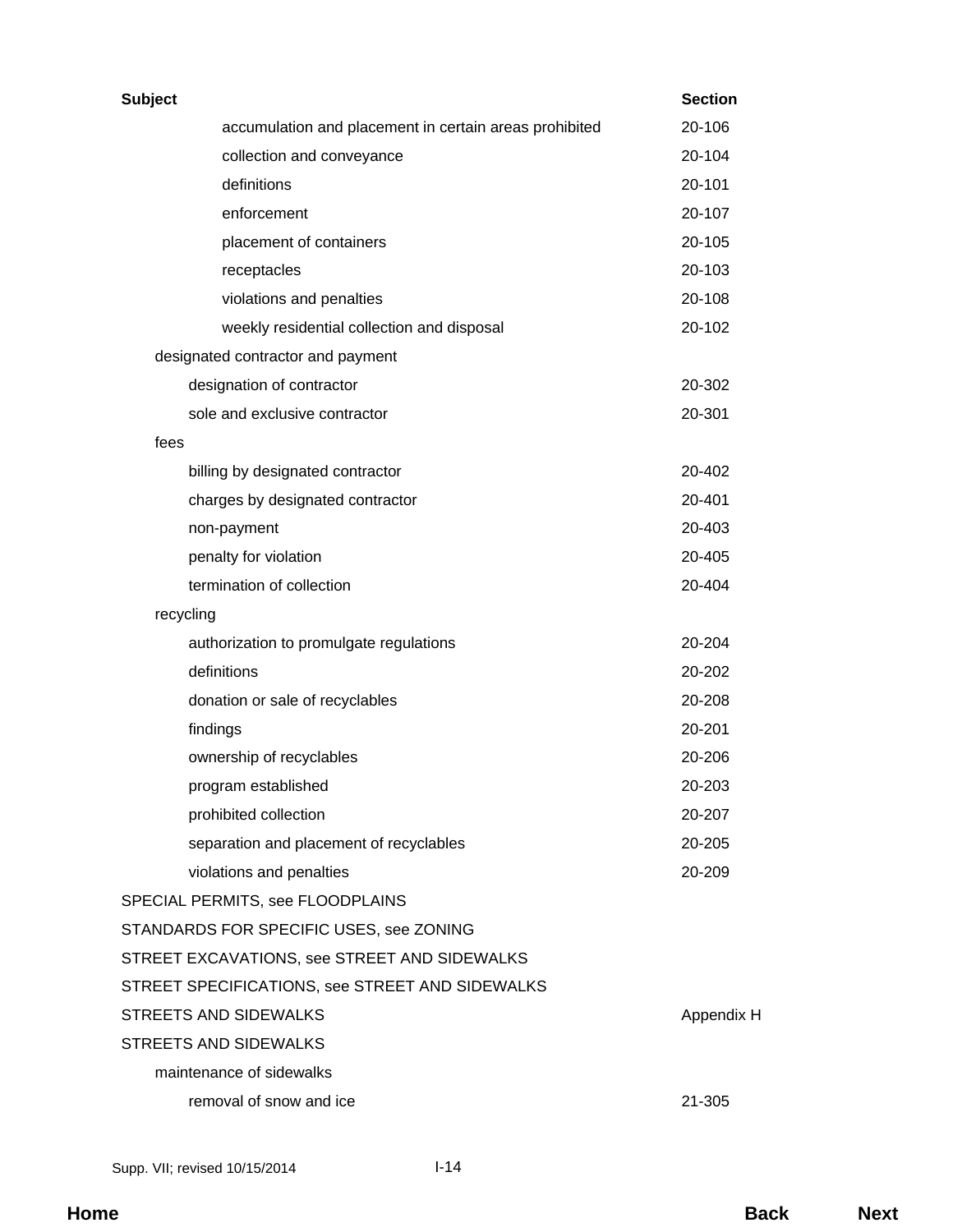| <b>Subject</b>                                           | <b>Section</b> |
|----------------------------------------------------------|----------------|
| sidewalks to be safe and in good repair                  | 21-302         |
| sidewalks to be clean and clear of obstructions          | 21-301         |
| trees and shrubs                                         | 21-303         |
| vehicles on sidewalks                                    | 21-304         |
| violations and penalties                                 | 21-306         |
| street excavations                                       |                |
| backfilling and repaving                                 | $21 - 104$     |
| compliance required                                      | 21-102         |
| corrective work performed by borough                     | 21-107         |
| emergency repair                                         | 21-105         |
| indemnification of borough                               | 21-110         |
| liability insurance                                      | 21-109         |
| permit fee; bond                                         | 21-101         |
| permit issued to principal contractor                    | 21-103         |
| return of bond                                           | 21-108         |
| safety                                                   | 21-106         |
| violations and penalties                                 | 21-111         |
| street specifications                                    |                |
| clearing                                                 | 21-202         |
| construction of street surface; crowning                 | 21-204         |
| curbs                                                    | 21-205         |
| drainage                                                 | 21-203         |
| driveways                                                | 21-207         |
| inspection; determination of compliance                  | 21-208         |
| shoulders                                                | 21-206         |
| violations and penalties                                 | 21-209         |
| width and construction of sidewalks                      | 21-201         |
| SUBDIVISION AND LAND DEVELOPMENT                         |                |
| definitions                                              |                |
| definitions                                              | 22-202         |
| word usage                                               | 22-201         |
| design standards                                         |                |
| application of standards                                 | 22-401         |
| commercial and industrial standards                      | 22-405         |
| general standards applicable to all types of development | 22-402         |
| mobile home park standards                               | 22-404         |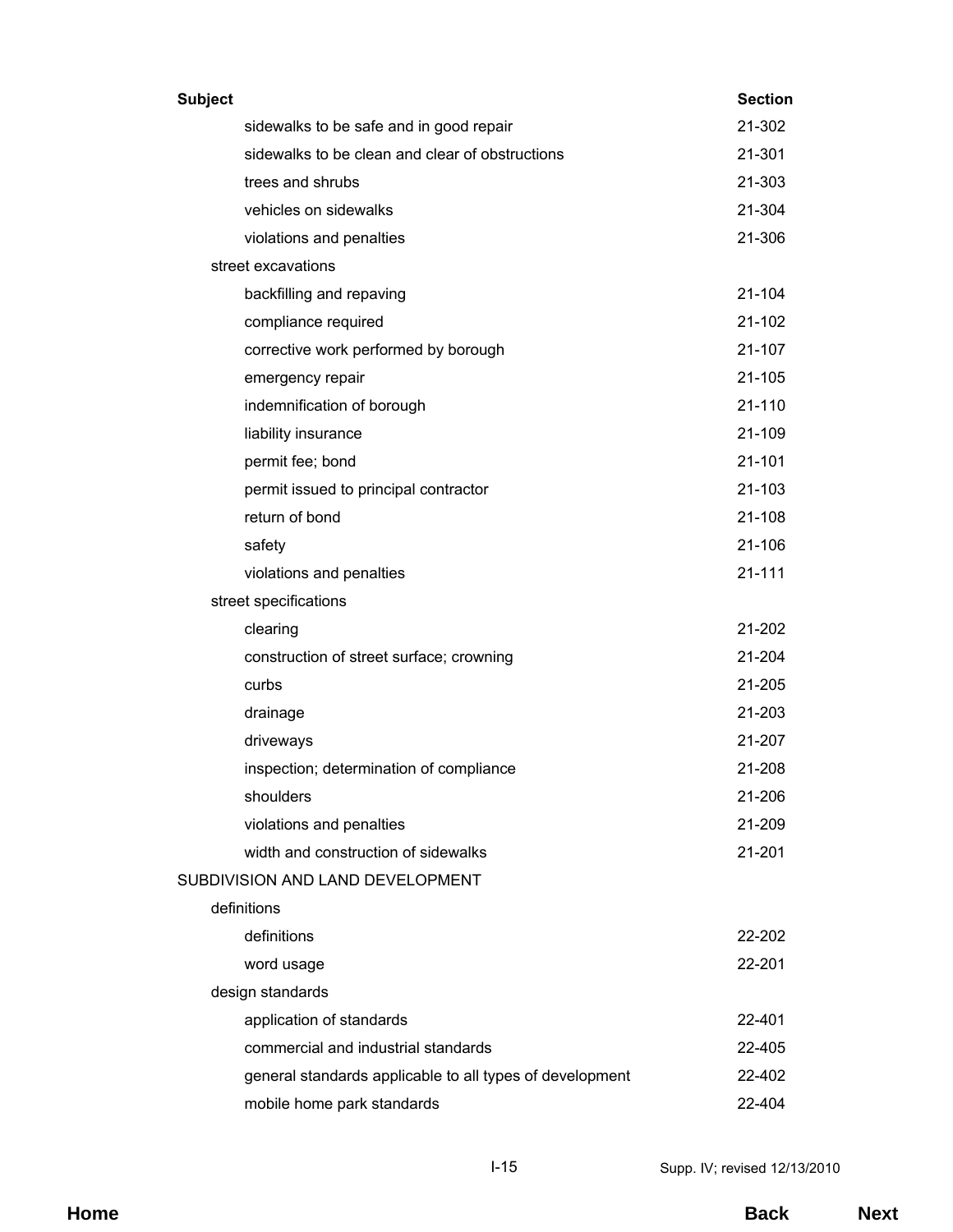| <b>Subject</b>                       | <b>Section</b> |
|--------------------------------------|----------------|
| residential standards                | 22-403         |
| general provisions                   |                |
| applicability                        | 22-104         |
| legislative authority                | 22-101         |
| plan approval required               | 22-102         |
| purpose                              | 22-103         |
| title                                | 22-105         |
| miscellaneous provisions             |                |
| amendments                           | 22-801         |
| commission records                   | 22-802         |
| enforcement remedies                 | 22-804         |
| interpretation; applicability        | 22-805         |
| preventative remedies                | 22-803         |
| plan requirements                    |                |
| final plan                           | 22-602         |
| preliminary plan                     | 22-601         |
| procedure for submission of plans    |                |
| final plan                           | 22-304         |
| general requirements                 | 22-302         |
| observance required                  | 22-301         |
| preliminary plan                     | 22-303         |
| required improvements                |                |
| erosion and sediment control         | 22-508         |
| general requirements                 | 22-501         |
| monuments                            | 22-502         |
| other utilities                      | 22-509         |
| procedure for installation           | 22-510         |
| sanitary sewers                      | 22-506         |
| storm sewers                         | 22-507         |
| street pavement, curbs and sidewalks | 22-503         |
| street signs                         | 22-504         |
| water                                | 22-505         |
| variances                            |                |
| application procedure                | 22-704         |
| large-scale development              | 22-702         |
| reconsideration                      | 22-703         |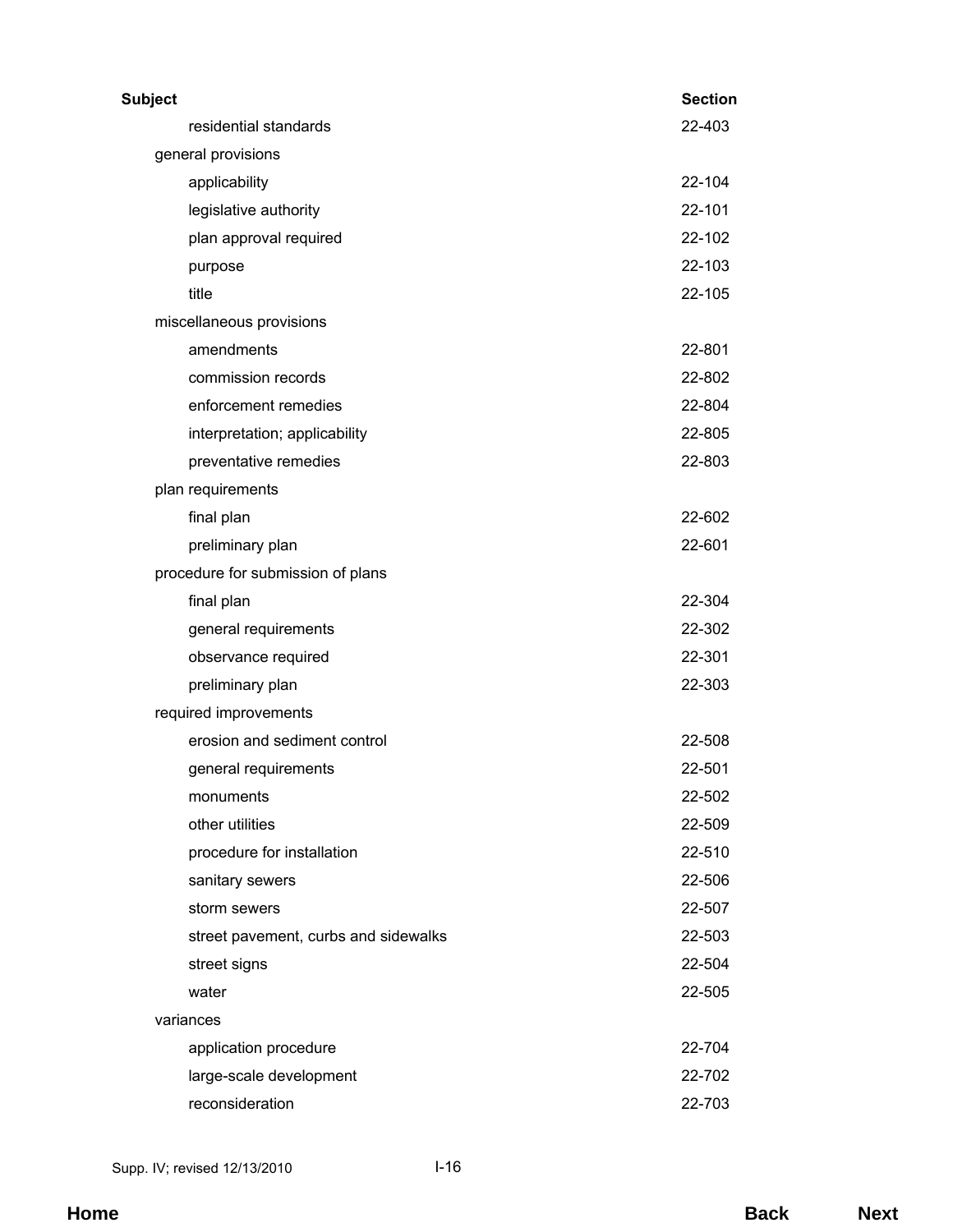| <b>Subject</b>                                                                                       | <b>Section</b> |
|------------------------------------------------------------------------------------------------------|----------------|
| recording                                                                                            | 22-705         |
| when granted; conditions                                                                             | 22-701         |
| SUPPLEMENTARY REGULATIONS, see ZONING                                                                |                |
| <b>SWIMMING POOLS</b>                                                                                |                |
| swimming pools                                                                                       |                |
| access to be prevented                                                                               | 23-103         |
| covers                                                                                               | 23-102         |
| fences                                                                                               | 23-101         |
| violations and penalties                                                                             | 23-104         |
| <b>TAXATION; SPECIAL</b>                                                                             |                |
| delinquent taxes                                                                                     |                |
| definitions                                                                                          | 24-401         |
| exceptions                                                                                           | 24-403         |
| issuance of permit restricted                                                                        | 24-402         |
| earned income tax                                                                                    |                |
| imposition of tax                                                                                    |                |
| applicability                                                                                        | 24-109         |
| appointment of tax collector                                                                         | 24-110         |
| collection of unpaid taxes                                                                           | 24-107         |
| definitions                                                                                          | 24-101         |
| duties of tax collector                                                                              | 24-104         |
| examination of records and persons; confidentiality; violations<br>and penalties                     | 24-105         |
| filing of return; payment of tax                                                                     | 24-103         |
| imposition of tax                                                                                    | 24-102         |
| interest and penalties for nonpayment                                                                | 24-106         |
| violations and penalties; failure to acquire form not excuse                                         | 24-108         |
| setoff of losses                                                                                     |                |
| prohibition                                                                                          | 24-111         |
| local services tax                                                                                   |                |
| administration of tax                                                                                | 24-211         |
| dates for determining tax liability and payment                                                      | 24-207         |
| definitions                                                                                          | 24-202         |
| duty of employers to collect                                                                         | 24-205         |
| exemption and refunds                                                                                | 24-204         |
| individuals engage in more than one occupation or employed in more<br>than one political subdivision | 24-209         |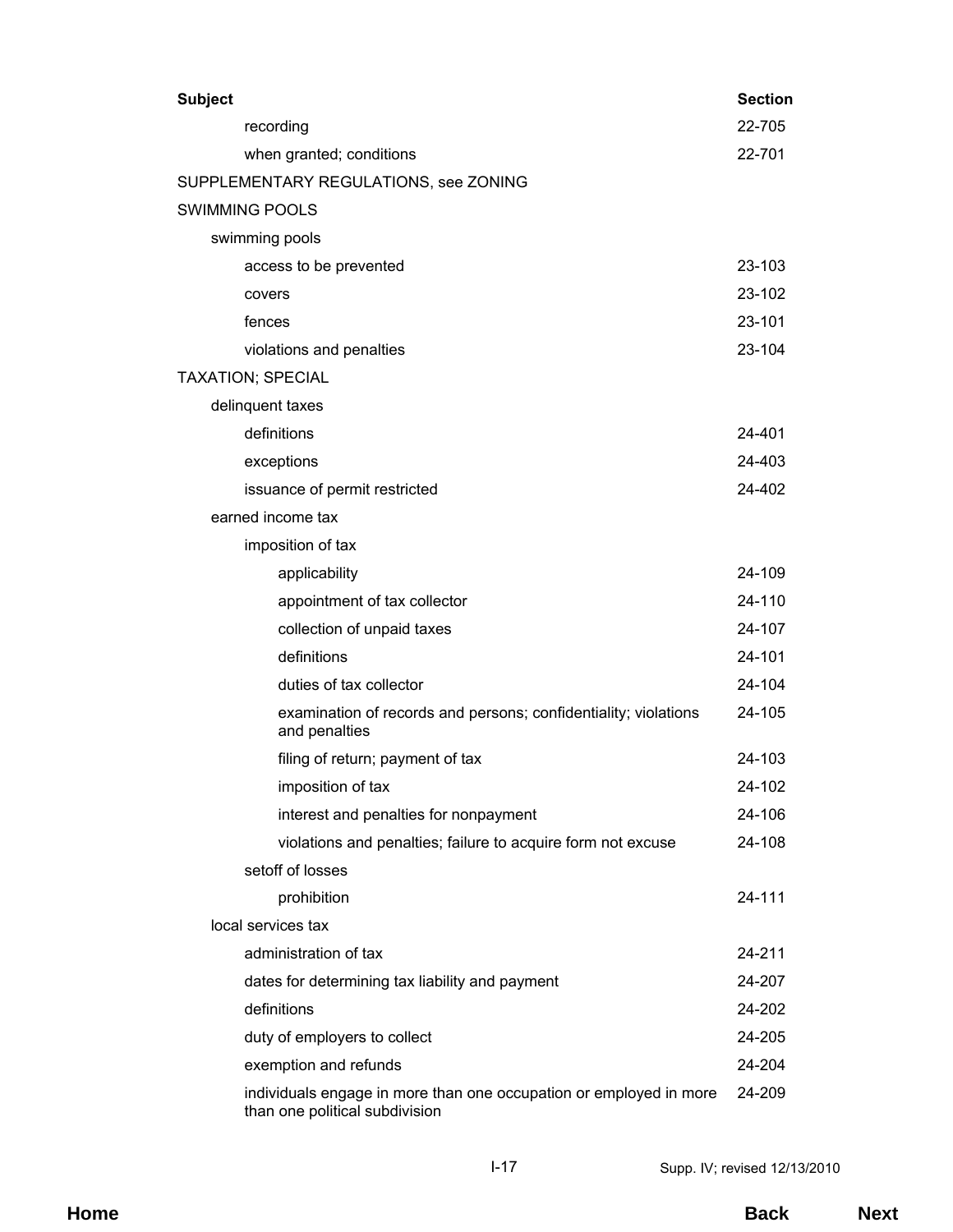| <b>Subject</b> |                                                                    | <b>Section</b> |
|----------------|--------------------------------------------------------------------|----------------|
|                | interpretation                                                     | 24-214         |
|                | levy of tax                                                        | 24-203         |
|                | nonresidents subject to tax                                        | 24-210         |
|                | returns                                                            | 24-206         |
|                | self-employed individuals                                          | 24-208         |
|                | short title                                                        | 24-201         |
|                | suits for collection                                               | 24-212         |
|                | violations and penalties                                           | 24-213         |
|                | real property transfer tax                                         |                |
|                | acquired companies                                                 | 24-308         |
|                | civil penalties                                                    | 24-314         |
|                | credits against tax                                                | 24-309         |
|                | definitions                                                        | 24-303         |
|                | duties of recorder of deeds                                        | 24-312         |
|                | enforcement and collection of taxes                                | 24-316         |
|                | excluded transactions                                              | 24-306         |
|                | exempt parties                                                     | 24-305         |
|                | extension of leases                                                | 24-310         |
|                | legislative authority                                              | 24-302         |
|                | payment of tax; evidence of payment; intent; interest              | 24-304         |
|                | proceeds of judicial sale                                          | 24-311         |
|                | refunds                                                            | 24-317         |
|                | statement of value                                                 | 24-313         |
|                | title                                                              | 24-301         |
|                | transfers between associations or corporations and members thereof | 24-307         |
|                | unpaid taxes to become lien                                        | 24-315         |
|                | TRAFFIC REGULATIONS, see MOTOR VEHICLES AND TRAFFIC                |                |
| <b>TREES</b>   |                                                                    |                |
|                | <b>Shade Tree Commission</b>                                       |                |
|                | Commission duties and responsibilities                             | 25-104         |
|                | creation and establishment of a Shade Tree Commission              | 25-102         |
|                | dead or diseased tree removal on private property                  | 25-113         |
|                | definitions                                                        | 25-101         |
|                | deviation from strict compliance                                   | 25-112         |
|                | employees                                                          | 25-105         |
|                | municipal immunity and non-liability for damages                   | 25-117         |
|                |                                                                    |                |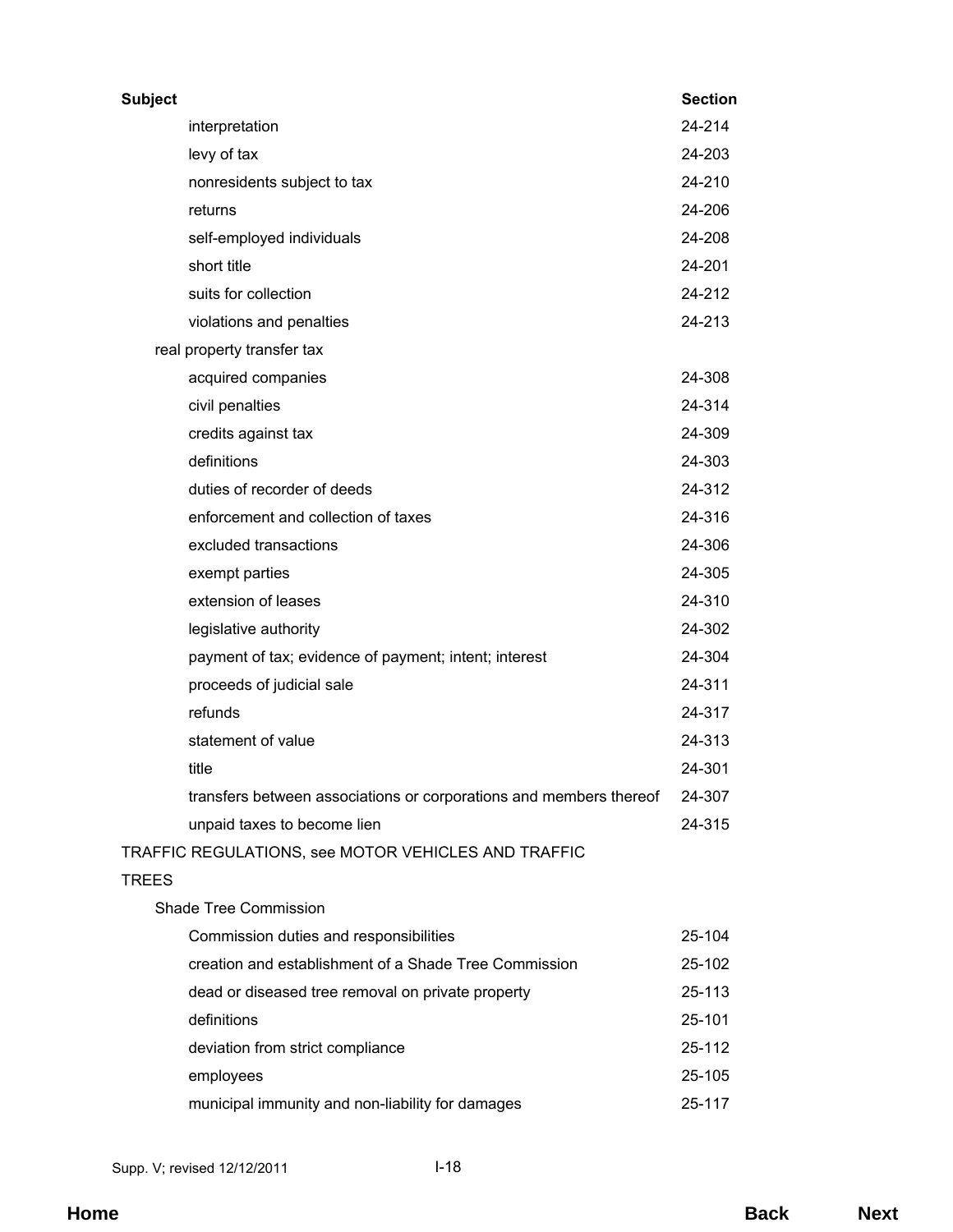| <b>Subject</b> |                                                      | <b>Section</b> |
|----------------|------------------------------------------------------|----------------|
|                | obstructions                                         | 25-108         |
|                | operation                                            | 25-107         |
|                | penalty                                              | 25-116         |
|                | prohibited activity                                  | 25-111         |
|                | public tree care                                     | 25-110         |
|                | removal of stumps                                    | 25-114         |
|                | report of Commission                                 | 25-106         |
|                | term of office                                       | 25-103         |
|                | utilities                                            | 25-109         |
|                | work permits and bonds                               | 25-115         |
|                | UNKEMPT AND UNSAFE PROPERTIES, see HEALTH AND SAFETY |                |
|                | VARIANCES, see SUBDIVISION AND LAND DEVELOPMENT      |                |
| WATER          |                                                      | Appendix I     |
| <b>WATER</b>   |                                                      |                |
|                | MS4 operation and maintenance                        |                |
|                | definitions                                          |                |
|                | definitions                                          | 26-211         |
|                | enforcement and penalties                            |                |
|                | appeals                                              | 26-256         |
|                | enforcement                                          | 26-253         |
|                | inspection                                           | 26-252         |
|                | penalties                                            | 26-255         |
|                | right-of-entry                                       | 26-251         |
|                | suspension and revocation                            | 26-254         |
|                | general provisions                                   |                |
|                | applicability                                        | 26-205         |
|                | compatibility with other requirements                | 26-206         |
|                | erroneous permit                                     | 26-207         |
|                | purpose                                              | 26-203         |
|                | short title                                          | 26-201         |
|                | statement of findings                                | 26-202         |
|                | statutory authority                                  | 26-204         |
|                | operation and maintenance                            |                |
|                | operation and maintenance agreements                 | 26-232         |
|                | responsibilities of developers and landowners        | 26-231         |
|                | prohibitions                                         |                |
|                | prohibited discharges and connections                | 26-241         |
|                | roof drains and sump pumps                           | 26-242         |
|                | references                                           |                |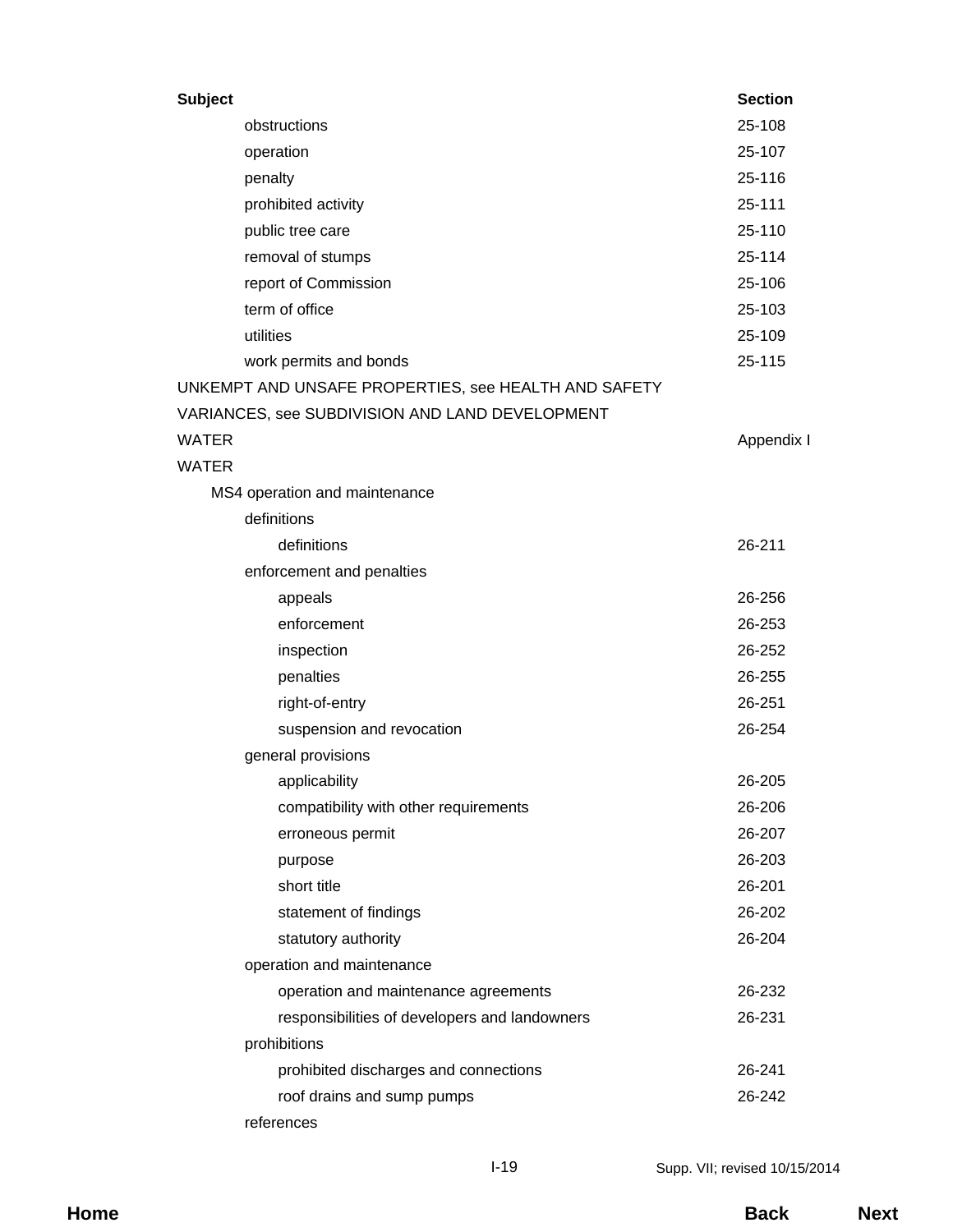| <b>Subject</b>                                               | <b>Section</b>      |
|--------------------------------------------------------------|---------------------|
| references                                                   | 26-261              |
| stormwater management requirements                           |                     |
| general requirements                                         | 26-221              |
| MS4 stormwater management                                    |                     |
| definitions                                                  |                     |
| definitions                                                  | 26-111              |
| enforcement and penalties                                    |                     |
| appeals                                                      | 26-176              |
| enforcement                                                  | 26-173              |
| inspection                                                   | 26-172              |
| penalties                                                    | 26-175              |
| right-of-entry                                               | 26-171              |
| suspension and revocation                                    | 26-174              |
| fees and expenses                                            |                     |
| general                                                      | 26-151              |
| general provisions                                           |                     |
| applicability                                                | 26-105              |
| compatibility with other requirements                        | 26-106              |
| erroneous permit                                             | 26-107              |
| purpose                                                      | 26-103              |
| short title                                                  | 26-101              |
| statement of findings                                        | 26-102              |
| statutory authority                                          | 26-104              |
| operations and maintenance                                   |                     |
| operation and maintenance agreements                         | 26-142              |
| performance guarantee                                        | 26-143              |
| responsibilities of developers and landowners                | 26-141              |
| operation and maintenance agreement                          | Appendix 26-<br>1-A |
| prohibitions                                                 |                     |
| alteration of SWM BMPs                                       | 26-163              |
| prohibited discharges and connection                         | 26-161              |
| roof drains and sump pumps                                   | 26-162              |
| references                                                   |                     |
| references                                                   | 26-181              |
| stormwater manage (SWM) site plan requirements               |                     |
| as-built plans, completion certificate, and final inspection | 26-137              |
| authorization to construct and term of validity              | 26-136              |
| modification of plans                                        | 26-134              |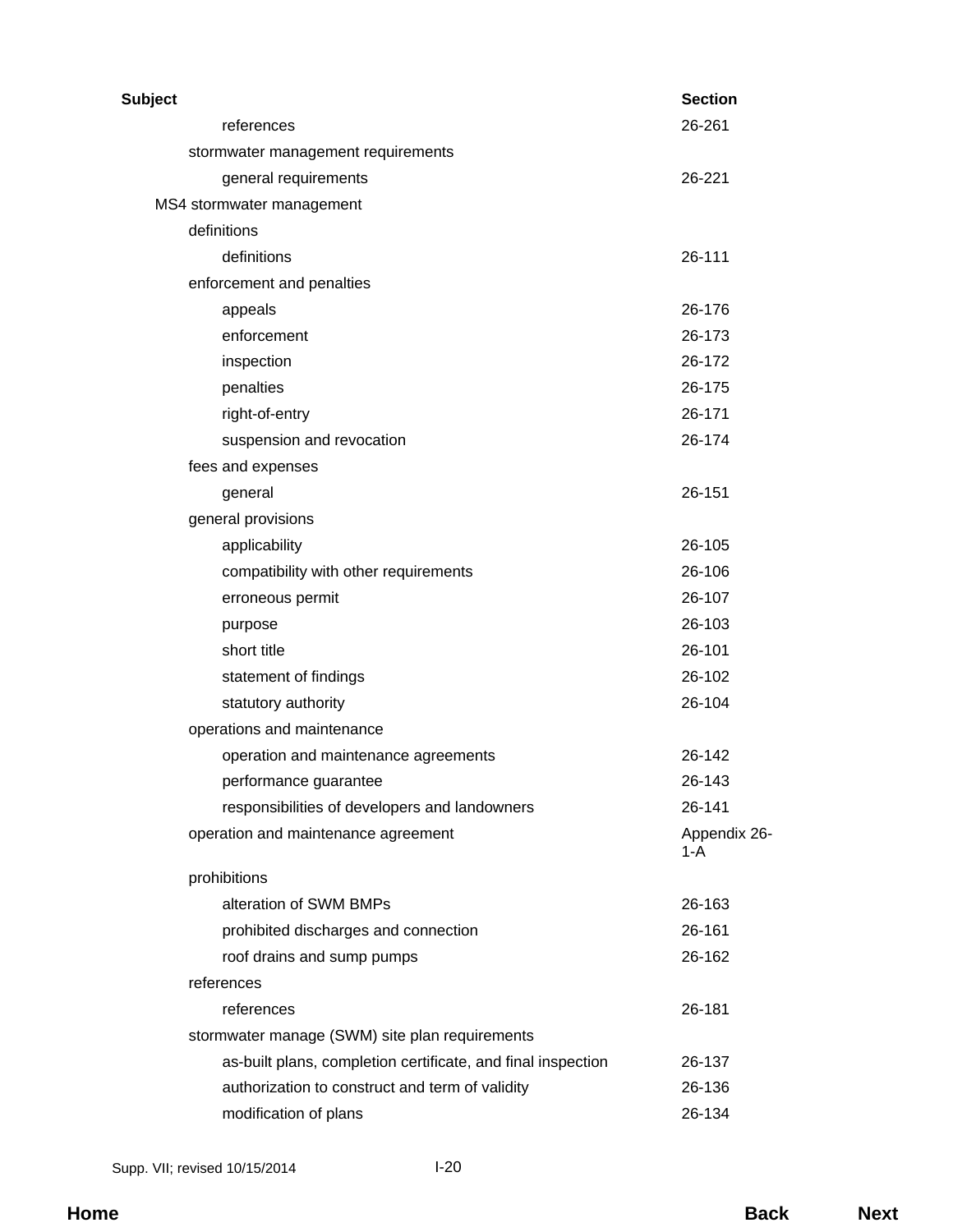| <b>Subject</b>                                        | <b>Section</b> |
|-------------------------------------------------------|----------------|
| plan requirements                                     | 26-131         |
| plan review                                           | 26-133         |
| plan submission                                       | 26-132         |
| resubmission of disapproved SWM site plans            | 26-135         |
| stormwater management standards                       |                |
| design standards                                      | 26-124         |
| exemptions                                            | 26-122         |
| general requirements                                  | 26-121         |
| performance standards                                 | 26-123         |
| rate controls                                         | 26-126         |
| technical design criteria; basins                     | 26-127         |
| technical design criteria; conveyance systems         | 26-128         |
| volume controls                                       | 26-125         |
| WINTER PARKING, see MOTOR VEHICLES AND TRAFFIC        |                |
| <b>ZONING</b>                                         |                |
| administration                                        |                |
| amendments                                            | 27-1116        |
| appeals to court and other administrative proceedings | 27-1113        |
| applicability                                         | 27-1101        |
| conditional uses and special exceptions               | 27-1109        |
| fees                                                  | 27-1104        |
| general procedure for permits                         | 27-1102        |
| liability                                             | 27-1119        |
| limited borough exemption                             | 27-1115        |
| mediation                                             | 27-1111        |
| penalties and remedies                                | 27-1118        |
| permits and certificates                              | 27-1103        |
| public utility exemptions                             | 27-1114        |
| time limits for appeals                               | 27-1112        |
| time limits on permits and variances                  | 27-1110        |
| variances                                             | 27-1108        |
| violations                                            | 27-1117        |
| zoning hearing board                                  | 27-1106        |
| zoning hearing board; hearings and decisions          | 27-1107        |
| zoning officer                                        | 27-1105        |
| community development objectives                      |                |
| statement of community development objectives         | 27-201         |
| definitions                                           |                |
| definitions                                           | 27-303         |
|                                                       |                |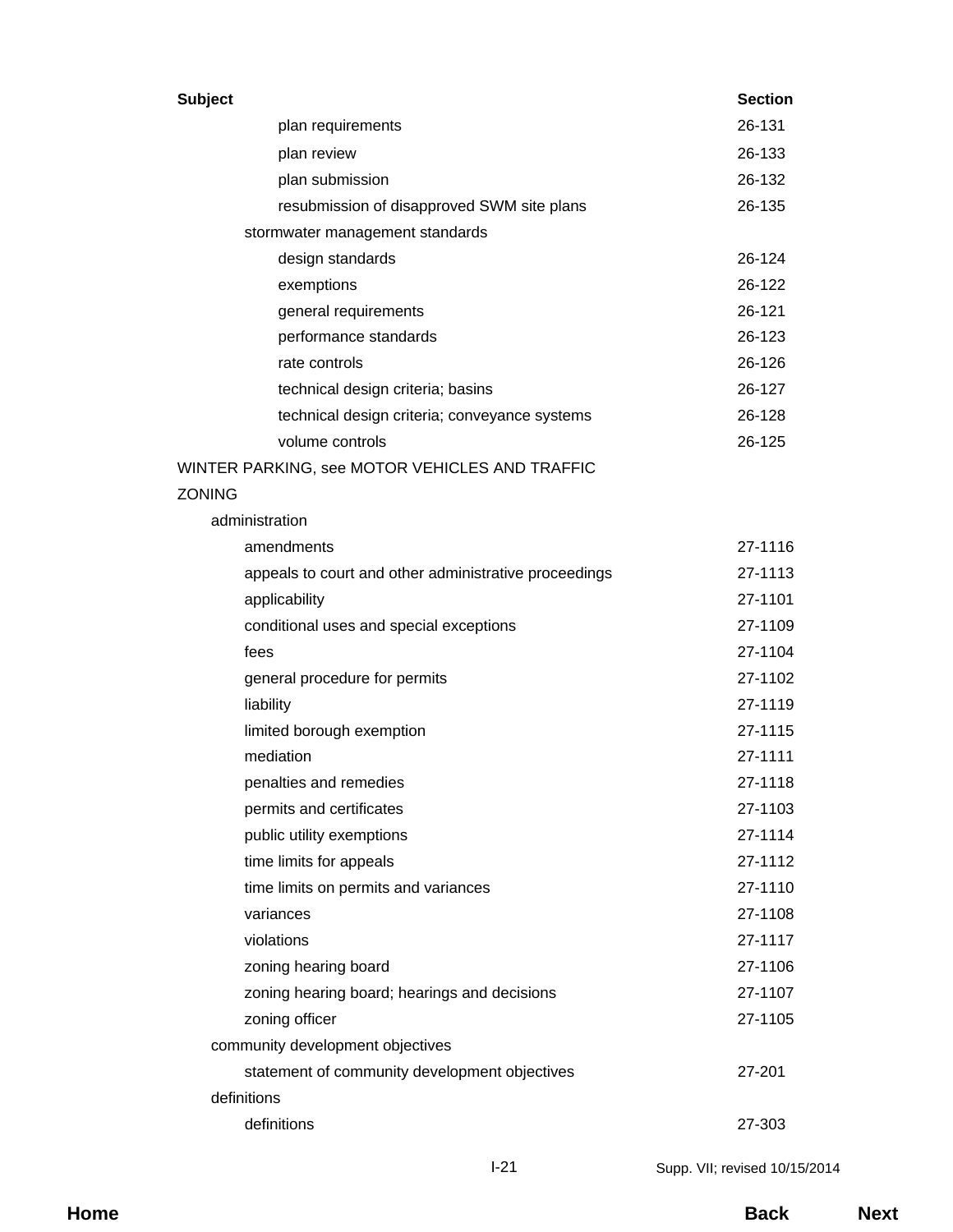| Subject |                                                                                       | <b>Section</b> |
|---------|---------------------------------------------------------------------------------------|----------------|
|         | rules of construction and definitions                                                 | 27-301         |
|         | terms, phrases and words not defined                                                  | 27-302         |
|         | district regulations                                                                  |                |
|         | designation of districts                                                              | 27-401         |
|         | district boundaries                                                                   | 27-403         |
|         | district regulations                                                                  | 27-404         |
|         | nonresidential uses/community character -- applicant option                           | 27-405         |
|         | official zoning map                                                                   | 27-402         |
|         | prohibited uses                                                                       | 27-406         |
|         | general provisions                                                                    |                |
|         | effective date                                                                        | 27-106         |
|         | interpretation                                                                        | 27-104         |
|         | purpose                                                                               | 27-103         |
|         | repealer and conflict                                                                 | 27-101         |
|         | severability                                                                          | 27-105         |
|         | title and short title                                                                 | 27-102         |
|         | nonconformities                                                                       |                |
|         | abandonment of nonconformities                                                        | 27-909         |
|         | alterations and expansions of nonconforming structures                                | 27-910         |
|         | changes of nonconforming uses                                                         | 27-906         |
|         | definitions                                                                           | 27-902         |
|         | extension of nonconforming uses                                                       | 27-907         |
|         | nonconformities by variance                                                           | 27-904         |
|         | nonconformities under development                                                     | 27-903         |
|         | normal maintenance and repair activities                                              | 27-905         |
|         | purpose, applicability, registration, and continuation and change                     | 27-901         |
|         | reconstruction                                                                        | 27-908         |
|         | review factors                                                                        | 27-912         |
|         | use of nonconforming lots of record                                                   | 27-911         |
|         | open land, recreation land, development improvements and common<br>facilities         |                |
|         | development plan designations                                                         | 27-1004        |
|         | failure to preserve dedication of use and operation and maintenance<br>of common area | 27-1006        |
|         | methods for use dedication and common area ownership and<br>maintenance               | 27-1005        |
|         | plan and legal documents                                                              | 27-1002        |
|         | purpose                                                                               | 27-1001        |
|         | use and restriction                                                                   | 27-1003        |
|         | performance standards and environmental protection                                    |                |